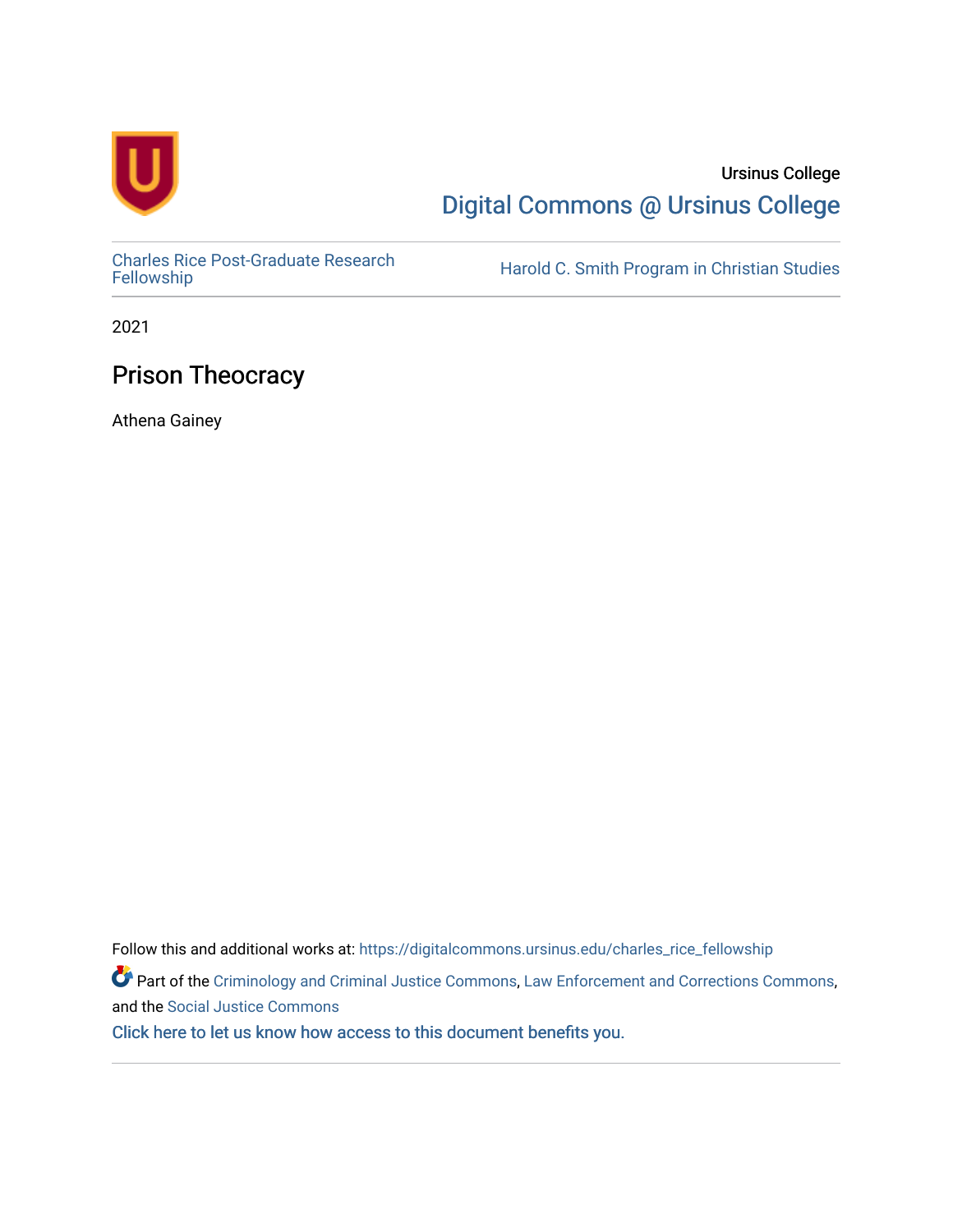

# PRISON THEOCRACY

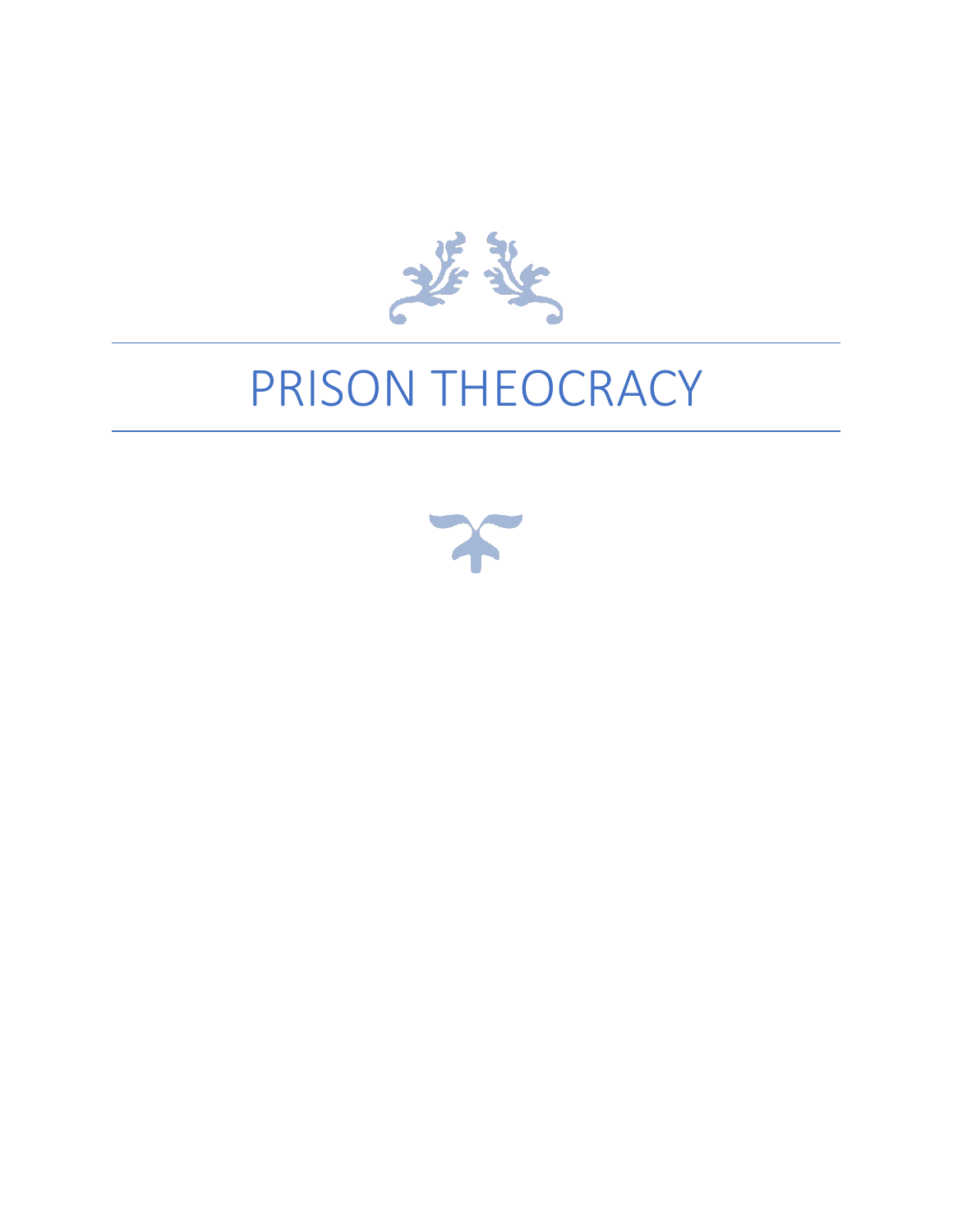#### Abstract

This research hopes to understand justice by inquiring about control over definitions of justice. Further questions also include if and how justice works in America' criminal justice system; who does it define as inclusive/exclusive to society; and how does the system and those who run it choose to protect inclusive members of society? Examples of the Prison Industrial Complex- such as mass incarceration and police brutality- exist as proof that American facilities of law & order lack justice in equity for all its citizen. Both religious and non-religious based grassroots organizations have developed instrumental changes that push to reform and reshape the system to be inclusive with the goal of redefining and actualizing justice. Still, there are more incomprehensible troubles to come in the inevitable gaps of whatever system replaces the current. This framework supplies an avenue for critical analysis for the current criminal justice system and how it impacts its citizens by utilizing current experiences of organizers in the Prison Abolition Movement. Further, this research critically frames organizers' efforts in the Prison Abolition Movement to acknowledge potential how their aims at a new system can affect the future definitions of justice.

Table Of Contents:

- I. Introduction
- II. Methods and Procedures
- III. Discussion
	- a. What is this Project
	- b. Review of Subtopics of Prison Theocracy Framework
	- c. Course Examples
		- i. History of the Carceral State: A Religious Reform Effort
		- ii. 1.1 What is the Prison Industrial Complex
		- iii. 1.2 What is the Prison Abolition Movement
		- iv. 1.3 Acts of Justice: Restorative and Transformative Justice
		- v. Religious influence on the carceral system
		- vi. 2.1 What is Prison Theocracy
- IV. Conclusion
- V. Effects on the Researcher
- VI. Researcher's Journal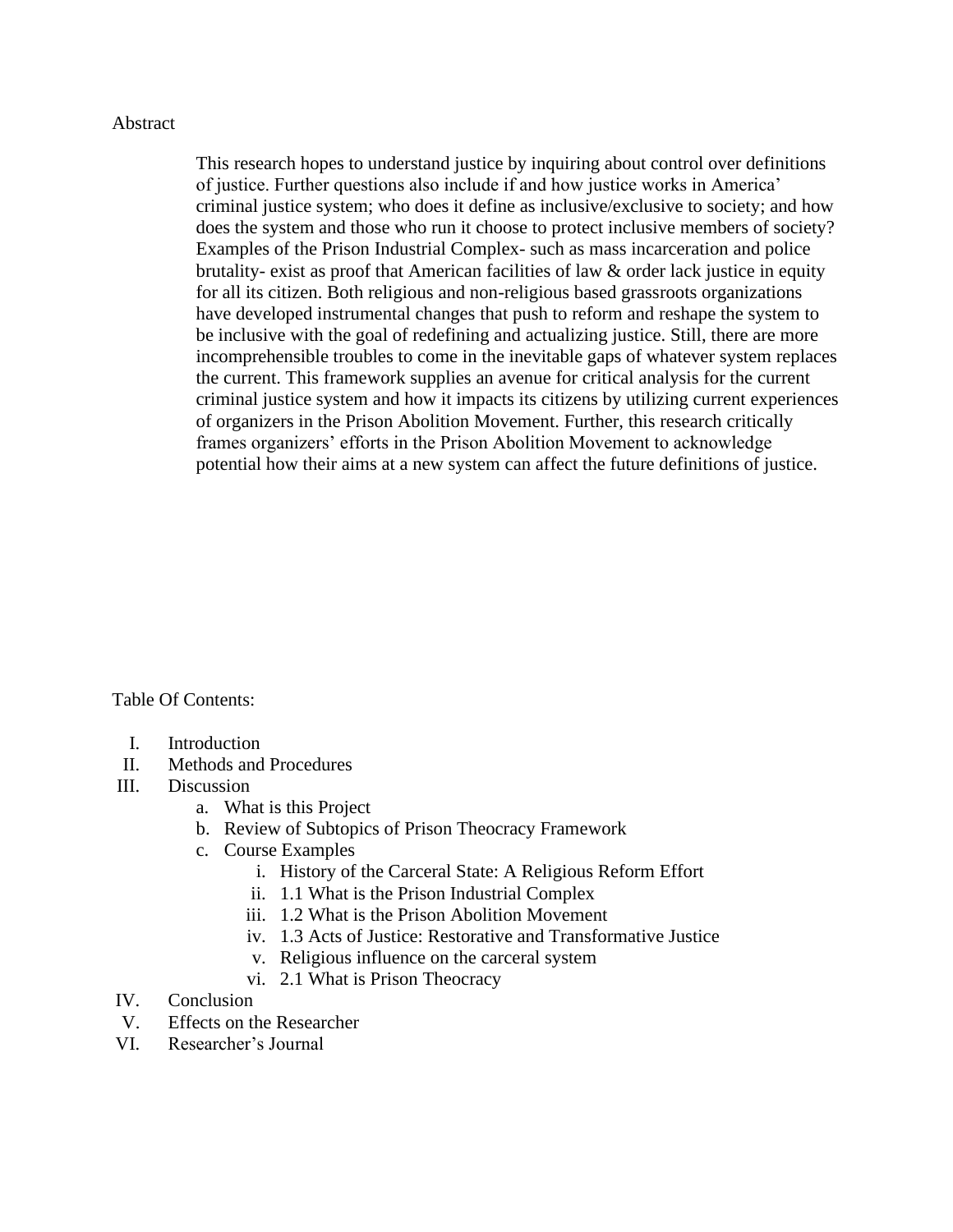#### Introduction

Social concerns of the American prison system often highlight the police violence enacted against mass incarceration of Black men. In the last decade, Black male faces are the poster example for experiences of criminal injustices in America. Be they lived experiences or media representations of lived experiences, America's ideology traps Black men under the thumb of the law. For the purposes of the research, researchers examine the modern America ideology of law & order through the Prison Industrial Comple[x\[1\].](https://d.docs.live.net/c52cb74380478f89/Business/Documents/Rice%20fellowship/Outline%20and%20Idea%20Walls/Project%20Overview_Intro.docx#_ftn1) Though essential to understand experiences of the American Prison Industrial Complex, it is important that American ideology include holistic experiences for all identities impacted by practices of law & order. It is imperative to incorporate perspectives of mass incarceration based on sexuality, gender, ability, class, and career, for doing so allows for a closer understanding of how to enact change towards a true justice. This research grants space to understand how experiences of mass incarceration in the wake of the Prison Abolition Movement have impacted American citizens unjustly.

What is justice? A vision: some concrete, elaborated, and inclusive concept of what the nation should do to govern all its citizens with equity and reasonable fairness. This research hopes to understand justice by inquiring about control over definitions of justice. Further questions also include if and how justice works in America' criminal justice system; who does it define as inclusive/exclusive to society; and how does the system and those who run it choose to protect inclusive members of society? Examples of the Prison Industrial Complex- such as mass incarceration and police brutality- exist as proof that American facilities of law & order lack justice in equity for all its citizen. Both religious and non-religious based grassroots organizations have developed instrumental changes that push to reform and reshape the system to be inclusive with the goal of redefining and actualizing justice. Still, there are more incomprehensible troubles to come in the inevitable gaps of whatever system replaces the current. This framework supplies an avenue for critical analysis for the current criminal justice system and how it impacts its citizens by utilizing current experiences of organizers in the Prison Abolition Movement. Further, this research critically frames organizers' efforts in the Prison Abolition Movement to acknowledge potential and elaborate on how their aims at a new system can affect the future definitions of justice.

This research will acknowledge the experiences of identities vulnerable to the injustices of the Prison Industrial Complex. The goal is not simply to incorporate these identities to the list of American folks being treated unfairly, but to utilize authentic experiences to create equitable change. It is imperative that acts of change have time to plan, and consider the consequences to prevent future injustice. As such, this work requires your full attention. This work is not limited to define means to change, nor is it aimed to end the Prison Industrial Complex in America at once. The research introduces a new frame of mind through which Americans examine justice and to critically understand the world reformers and abolitionists hope to create. In the wake of Black Lives Matter Movement and the Prison Abolition Movement alike, it is imperative that this research be conducted now. As it is becoming a controversial concept of concern for citizens, leaders, organizers, and policy makers, readers must consider ways of creating change that were ignored by the occupier's past. As such, it is now that we cease the exclusion of American citizens from questions of who deserves protection, safety, and justice.

This research acts as a space to plan and form the mindset to consider means of creating change that aids all American citizens rather than a niche population. In recognizing that most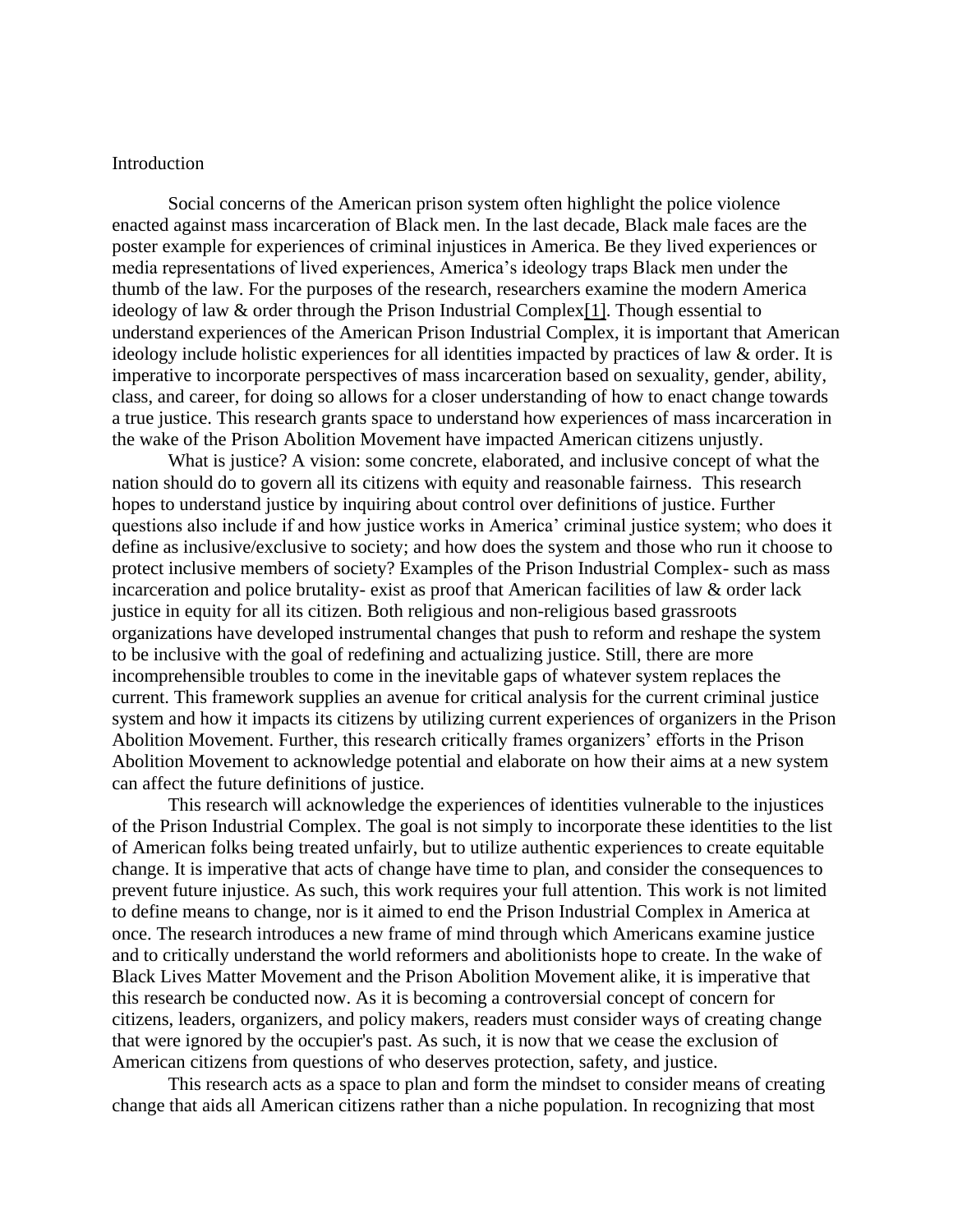Americans hail from various blends of identity, it is important to examine acts of change through the lens of intersectionality. For the length of the project, researcher chose to highlight identities in close conjunction to their own while supplying critical questions that are applicable to various identity groups and intersectional identity experiences. In conversation on Black Women experiences with law, Kimberle Crenshaw explains intersectionality as the unique experiences of identify through race and gender. This framework takes into consideration how other identifiers, such as class and career, ability, and sexuality play a part in unique experiences within the Prison Industrial Complex in America and how it can be expunged to create justice.

This research examines the influences of the Prison Abolition Movement through a theocratic lens. By way of converging identity theory and religious history, researchers complied a lens through with organizers can examine both the origins of prisons, the reformation of prisons since its origins, and efforts to abolish the system simultaneously. Identity theories direct questions of position of power Researchers define this lens as a Prison Theocracy framework. The Prison Theocracy framework questions the relationship of American law & order to its religious origins via the criminal justice system. This research utilizes the framework of a Prison Theocracy to examine how the criminal justice system enables avenues of social justice and injustice and the process of reforming and/or abolishing injustice. Prison Theocracy begins by examining American definition(s) of justice while thoroughly examining said definitions' origins by name of who created them and who they affect. The research goes on to indulge American ideologies of law & order by critically examining the faults\* of the criminal justice system, narrowly the Prison Industrial Complex and Mass Incarceration. Prison Theocracy examines the religious influences on the Prison Industrial Complex and the ways in which it creates avenues of harming and healing onto its most vulnerable community members. The framework also evaluates who creates resistance against notions of injustice and how these practices take place from a religious base, especially organizers who have enacted change via grassroots organization. Finally, the Prison Theocracy framework creates a historical analysis of its influence in the American criminal justice system, and from a global perspective, who has influenced American law & order ideology over time.

The foundation of America's criminal justice system lies in the expectation of justice by way of punishment for violations of law. Breaking of laws creates disorder and invites avenues for chaos is the lives of American citizenship. The core questions of the framework identity the who, what, where, how and when of religions influence on America's criminal justice system to make inferences about Americans relationship to law and order (Griffith, 2020). Because this research does not assume causality, there is no answer to questions of why Prison Theocracy exists or why it has held in Americans' ideology of law and order, though these would be important questions for further researchers to investigate. Specifically, this research seeks to define a true justice, emphasizing defining true as defines holistic image on the American perspective. As such, the research utilizes various experiences across the criminal justice systemincorporating experiences from academics exploring Prison Abolition, minister and religiously based organizers assisting in efforts towards Prison Abolition, judges, policy makers & analysts, and lawyers- as they exact change within the criminal justice system. Simultaneously, this research compares the identities of influential leaders in the Prison Abolition and their efforts by compiling the experiences of organizers with variation in race, gender, class, and career. The expectation with the evaluation is such that researchers can utilize identity as a dependent variable in answering the question of who defines justice. Furthermore, this research gathers experiences of those behind the criminal justice system to examine research questions of who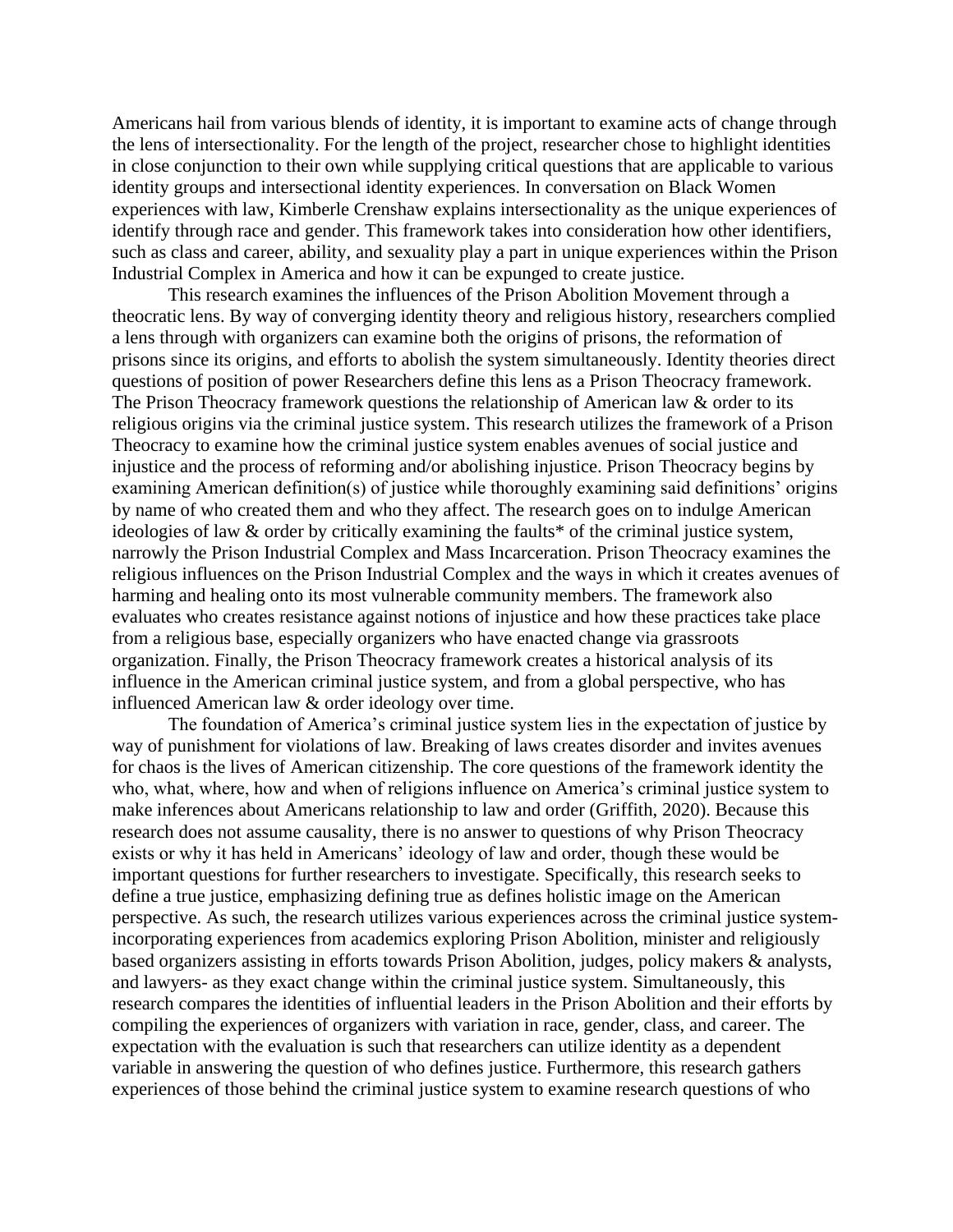justice is utilized to aid and who is the justice system enacted against? In gathering reasonings for citizens to enter prison, this research will make inferences on how those laws are intended to protect and punish. These experiences are data gathered via historical literary review, personal experience collected via interview, and through academic discussion.

Highlighting race and gender as personal identifies as they relate to the researcher, this project utilized Black Womanhood theories both to incorporate the researchers' experiences but also to shed light to a highly affected but underrepresented group of the over-imprisoned population and the leaders organizing to end mass incarceration. The role of the research is to explore the ways in which we can unlearn, reimagine, and take actions to reinvent the assumptions of human interaction that are no longer necessary in American society, especially those against Black women. It calls upon the ideas of history because Movements are never occurring all at once, but over periods of time waiting impatiently for the rest of the society to be ready to form change around a preexisting idea. Researchers call upon the inclusion of prior excluded or presumed absent folk from this discourse of creating social standards. It creates new hegemony through conversations. The conversations we bring from one space to the next that form a viral change in the heart's minds and strides of other individuals, then other groups, then society at large. It is in the hands of people like me willing to do the pre-work and learn and continue to act beyond this moment to build progressive present and a full concept of truth, justice, and social acceptance.

This is not simply a project to build a new framework nor is it to be narrowed by the limitations of academic information gathering tactics. It is also a soulful and spiritual journey guided by academic writers, abolitionists, and leaders- religious or otherwise. This text embraces the concepts of spiritual growth as they occur within and beyond the written and explained worlds because it recognizes that books have bindings and therefore must have limits on how much it can train our understanding, behavior, and reasoning. Researchers plan to explore all the ways that they, and others, might have missed a calling to enact justice by focusing too closely or too far away from a particular topic. This research will discuss this as a vice and this project acts as a documentation of the journey of finding authentic experiences of spiritual guidance in all the messy, inappropriate, confusing, and unanswerable ways that is an average 20-something year old Black woman aging and learning in the abyss- the future. As such, it takes into consideration works of non-fiction, poetry, film, television, and art to create a cultural, spiritual, and authentic look at America social justice reform efforts. It will utilize text written by Octavia Butler, Nicki Giovanni, Audrea Lorde, Paulo Coelho, and others as an important information on the researchers' spiritual guidance in understanding how Black Women via solidarity experiences, create their futures in the 2020s or other concepts of the future.

Researchers will look through the lens of actors in these areas to cultivate an understanding of where our current criminal justice is and the potential future that is attainable through the capital in play currently. We address how American idealizes punishment in the criminal justice system and how religion plays a part in criminalizing Black Women. Simultaneously, we give autonomy to women in their struggle for justice in highlighting how Black women organize against lawful oppression using religious practices towards liberation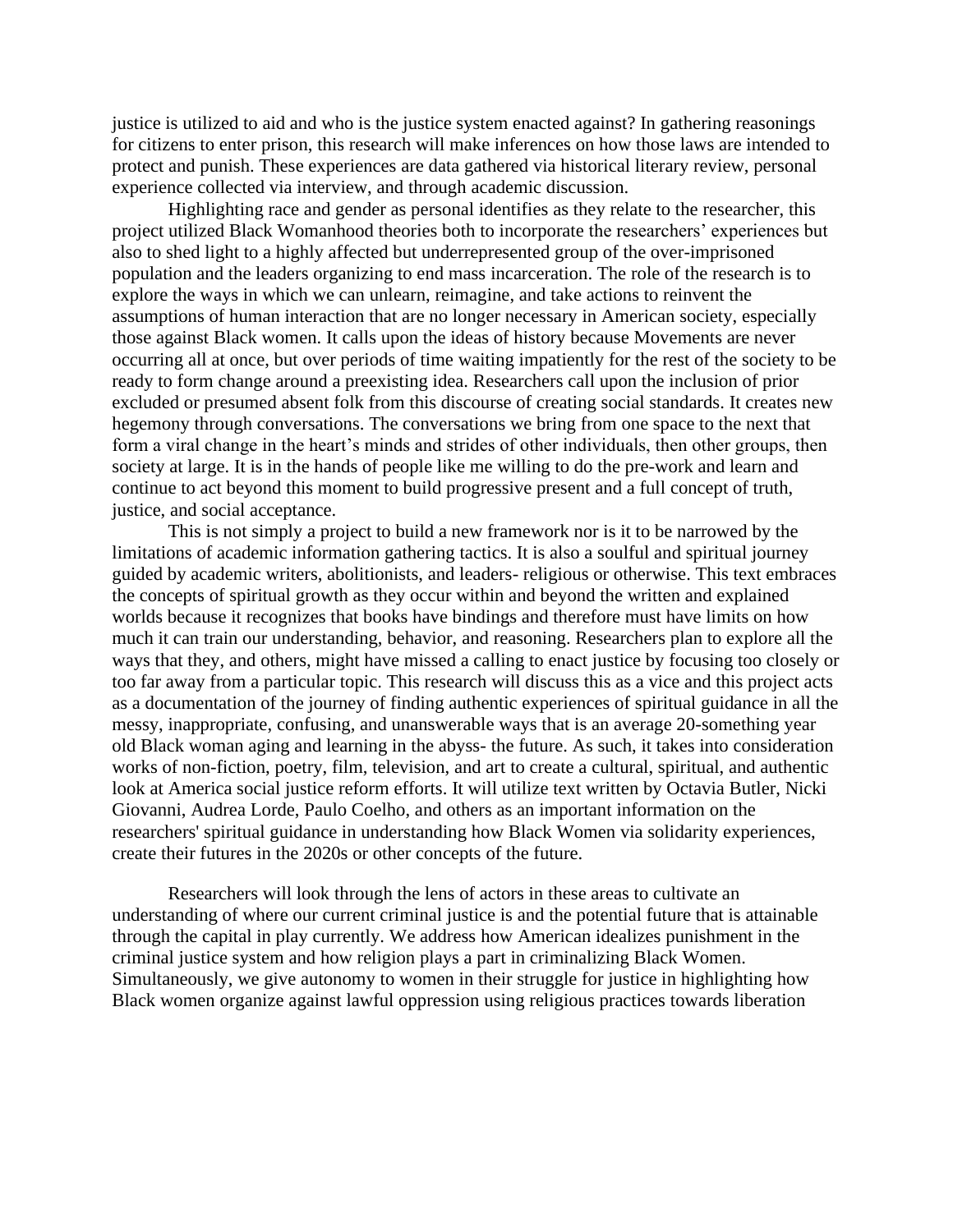#### **Methods and Procedures**

#### A1. Method Ideology

Due to the multifaceted nature of the research questions, this project utilizes a variety of methods to reach a consensus on the matter of Prison Theocracy. Namely, this research utilized subjective experiences collected directly via interview, indirectly via literature and archival newspaper, and analysis creative products. All experiences are prerecorded and documented for further use in and beyond this scope of this project. Because this research is to be used to teach, all research is collected with the knowledge of education. As such, methods are informed by education methodology to be explained further in the methods section.

Following the teachings of K. McKittrick, this research also recognizes the needs to nontraditional data collection as a means of gathering truth. Realistically, lived experiences are captured beyond the methods of traditional social science. Additionally, they are capture in song, film, poetry, and other areas of culture that, when consolidated with traditional methods, can be conversed in academic writing such as this framework. It is with these mediums in mind that this framework hopes to define American Ideology on law & order, true justice, and theology. To capture these a-traditional experiences, this project utilized ethnographies to document notable connection to the research topics.

#### B1. **Interview Method of Subject Selection** -

This research is conducted as a means of analyzing the experiences of Black Female activists, organizers for prison abolition, and religious leaders participating in social justice activism. As such, data will be collected via interview. Source data collected in this method is decoded and used to inform research results. Research results are concluded in the body of this paper. Researchers hope to honor and take from my activists' predecessors the knowledge needed to become a political activist with divine and spiritual practices held during the process of national and global change from the carceral state the honors the prison industrial complex. As such, data collected from these interviews and used solely for the purpose of research and not monetary gain is expected from this experience. Subjects were selected for this project based on their identity and involvement in social justice towards the goals of prison abolition. Some subjects were also chosen in discourse with these social justice goals in mind to create a frame of American perspective on incarceration, punishment, and justice. The goal in selection of subjects is to create a conversation of potential national perspectives and to guide areas in which education is needed, change is needed, and activists can find their best roots.

Recruitment for the interview portion of the research is via LinkedIn connections, email, and organization website research and phone calls. Organizations such as the Braxton Institute, which have an affiliation with Ursinus College, are contacted directly via email for participation in this study. Programs were investigated on an individual basis and first contact to all leaders takes place over the head researcher's LinkedIn account. Following contact and recruitment will take place via email. Survey's will be sent via email. Interviews will be conducted via zoom. Under permission of the interviewee, the interviews will be recorded, and their messages coded and are utilized to inform research results. Attachments to email, following initial contact and approval to participate in research project, will include the full project description and interview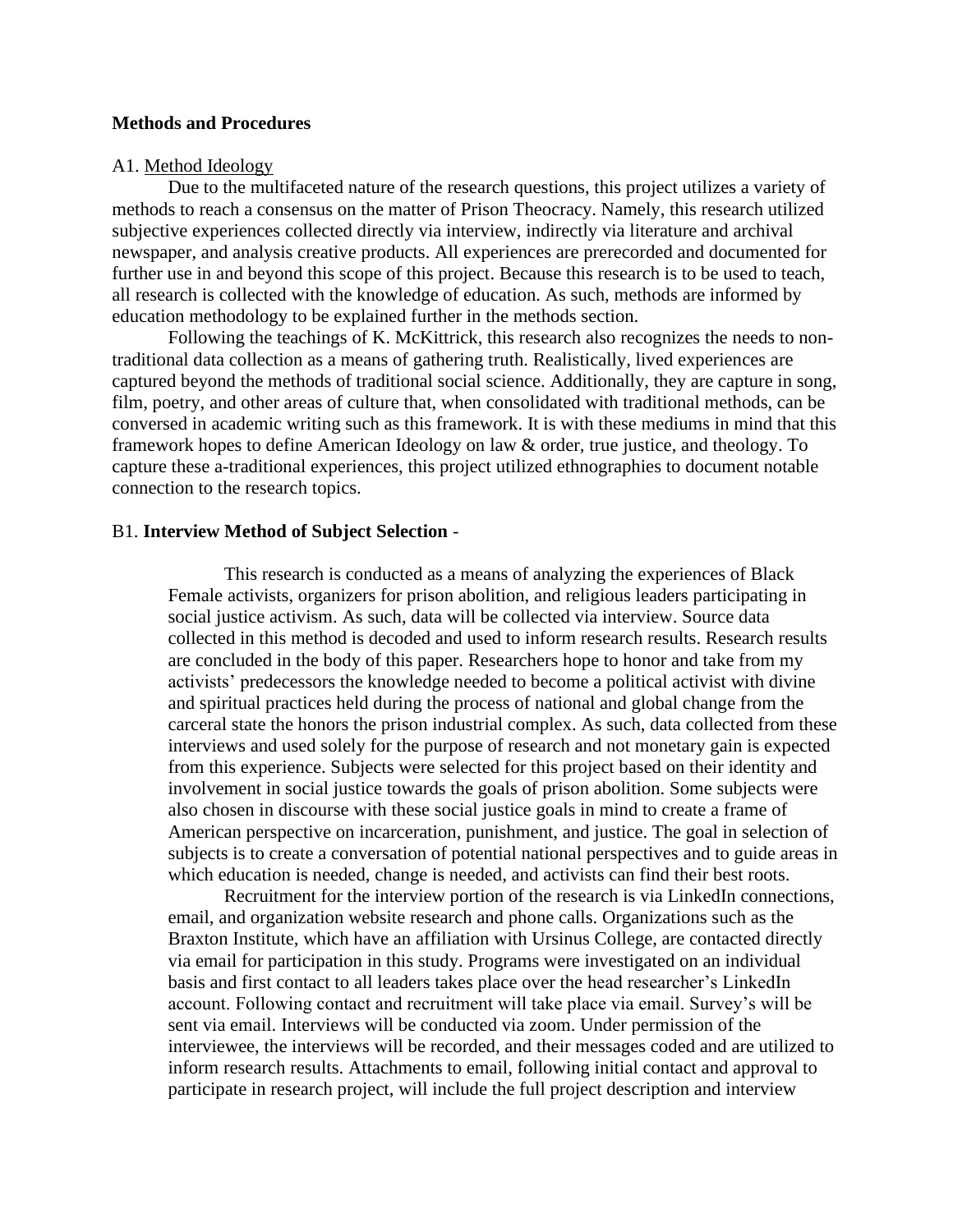consent form. Consent form is signed and filled before the interview process begins. Written and verbal consent are filed before interview begins. Potential interview subjects that are unable to respond or do not respond to the first email are sent a follow up email two weeks following the first email. Samples for these emails are written as follows. Attachments for these emails are to be found in Appendix B.

B2. **Study Site** - State the location(s) where the study will be conducted. Include letters of approval to conduct the study from all **non-Ursinus College** sites.

All Survey data will be collected digitally

#### B3. **Full Description of the Study Design, Methods, and Procedures** -

The interview process begins with a review of the project description and verbal consent to record the remainder of the interview. The interview continues with a set of customized questions that are based in the interview subjects experience and expertise. A general baseline for the interview questions are as follows. For most interviews above one hour, all sample interview questions listed below were asked and customized questions were added to this list. For interviews under half-an-hour, the first three questions from this list were prioritized.

Following the interview, the recorded information is stored in a password protected zip file containing the subjects consent form and other connecting documents. These recordings are only used the inter researcher for review purposes only. Another consent for is to be sent out in early January requesting permission to use the same recorded files to be edited for a brief podcast series. This consent form will emphasize that the interview subject will be identified. The subject will be reminded three times before agreeing to these terms.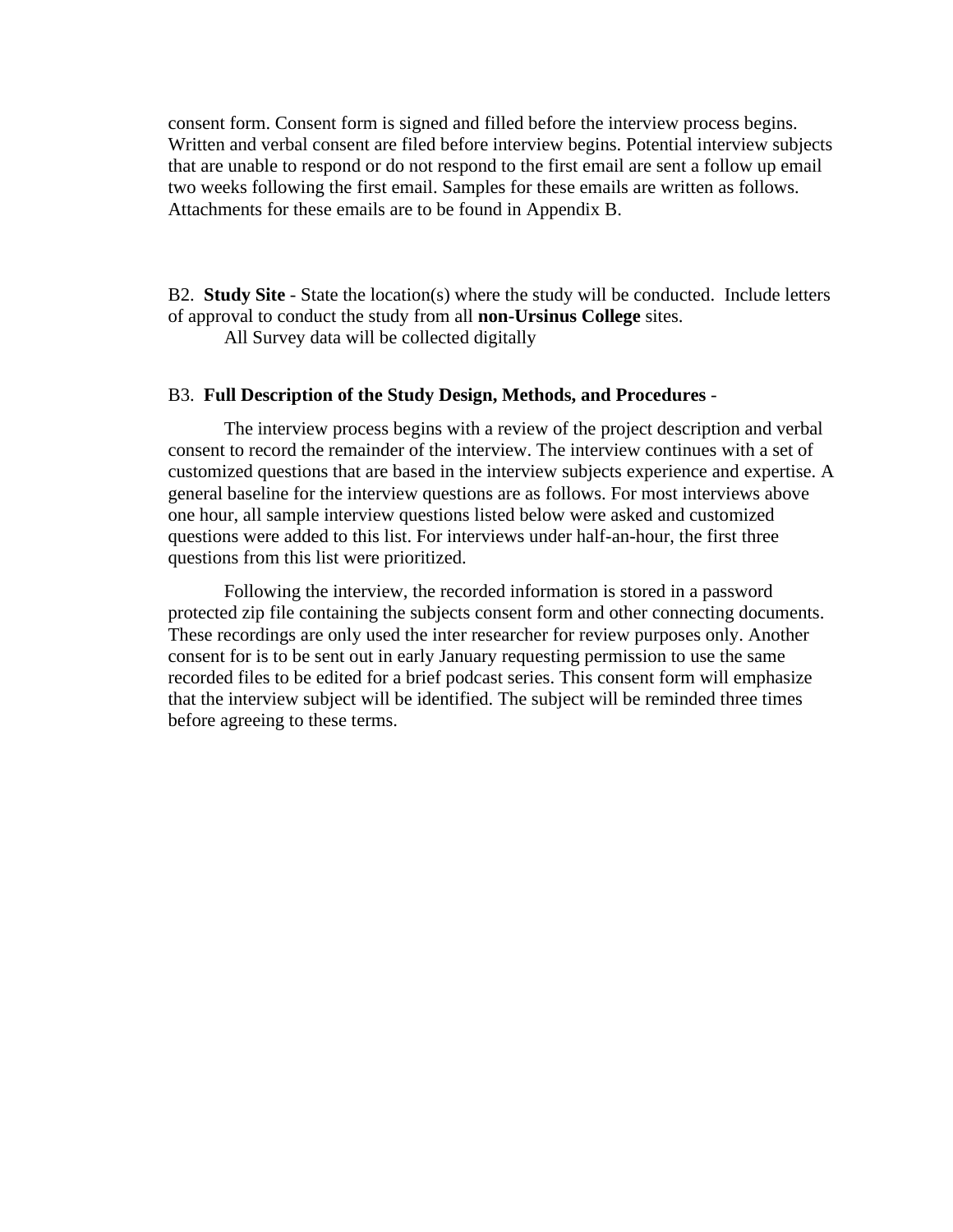#### **Discussion**

#### What is This Project:

The Charles Rice Post-Graduate Research Fellowship is the opportunity to express an independent interest or develop spiritual exploration. Its namesake was my mentor and dear friend Dr. Rev. Charles Rice. He was my first year advisor and first acquaintance into higher education. Meetings with my mentor were often operational in Chronos time, and therefore never ran according to schedule. However, they were ever rich in content, knowledge, connection and love. In Rev. Rice's presence it was almost as if whatever it was you were expressing was more valuable than time itself. I cherished my time with my mentor but none more than one of our final conversations. Rev. pulled me aside following one of his philosophy classes, of which I was not a part. We had to discuss my future he mentioned. He handed me a paper that entitled the Duke University Independent research fellowship for Juniors and Seniors for 10-week paid research opportunities and said nothing as I read over the details. When I was finished he simply said 'You are going to be a professor, I feel it in your questions. You're only a freshman so you have a ways to go, but I am going to work with you to build your resume to get into a program like this.'

Unfortunately, due to his untimely passing, we may not have been able to collaborate to build my resume, but the researcher got into the Moore Undergraduate Research Fellowship to study the effects of representation of Black women and their socio-political development. Just two short years following, she was able to make the plan come true and become a professor under none other than his name. It brings tears to her eyes, in this writing, to know that he pointed her in the right direction and stayed with her through.

Researchers created this project because of passionate about the people barely surviving through a system designed to benefit some and do harm unto them. This project continues as a course to honor the late Dr. Reverend Charles Rice's belief in me and to inspire within my students the same passion he inspired. The research shares a brief introduction to the topics discusses in the class. This class was taught as an organized addendum of my research topics. The class was divided into four modules: What is the Prison Industrial Complex and its key terms; What is Prison Theocracy; How does identity inform Incarceration Processes; and Instances of Identity Resistance in Black Women Organization Practices. Each of these works are grand and deserve their own individual papers, however, that is beyond the scope of this research project. The former two of these four topics will be discussed in this paper and a synopsis of the latter two is provided below. To exceed beyond the limits of a one-year project, researchers will take this knowledge beyond this project and pursue the work in graduate school and other forms of higher education. Because this project emphasizes the religious connections to the prison industrial complex, the research will highlight the Prison Theocracy Framework and how the class discussed this framework.

A Brief Review of the subtopics of the research:

How does identity inform Incarceration Processes is a subsection of the prison theocracy research project detailing specific identity experiences and how they relate to the carceral state.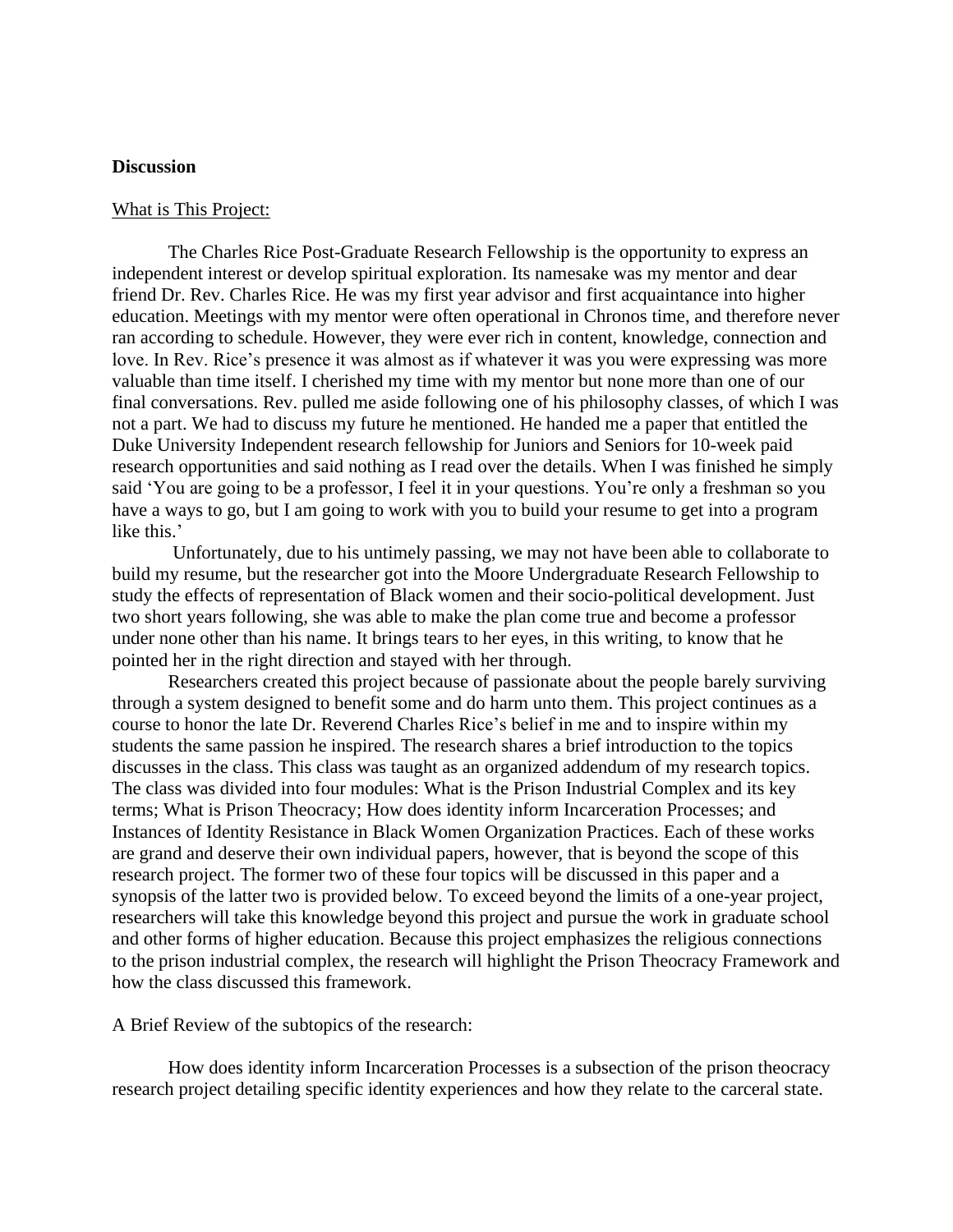This subsection of research was developed in connection with the Abolition Apostle Series Abolition Everything: Political Education Workshop series. This subsection highlights culturally relevant experiences as they are connected with race, gender, ability status, class status, and sexual orientation.

Instances of Identity Resistance in Black Women Organization Practices was investigated detailing and highlighting race and gender as personal identifies as they relate to the researcher, this project utilized Black Womanhood theories both to incorporate the researchers' experiences but also to shed light to a highly affected but underrepresented group of the over-imprisoned population and the leaders organizing to end mass incarceration. The role of the research is to explore the ways in which we can unlearn, reimagine, and take actions to reinvent the assumptions of human interaction that are no longer necessary in American society, especially those against Black women. It calls upon the ideas of history because Movements are never occurring all at once, but over periods of time waiting impatiently for the rest of the society to be ready to form change around a preexisting idea. Researchers call upon the inclusion of prior excluded or presumed absent folk from this discourse of creating social standards. It creates new hegemony through conversations. The conversations we bring from one space to the next that form a viral change in the heart's minds and strides of other individuals, then other groups, then society at large. It is in the hands of people like me willing to do the pre-work and learn and continue to act beyond this moment to build progressive present and a full concept of truth, justice, and social acceptance.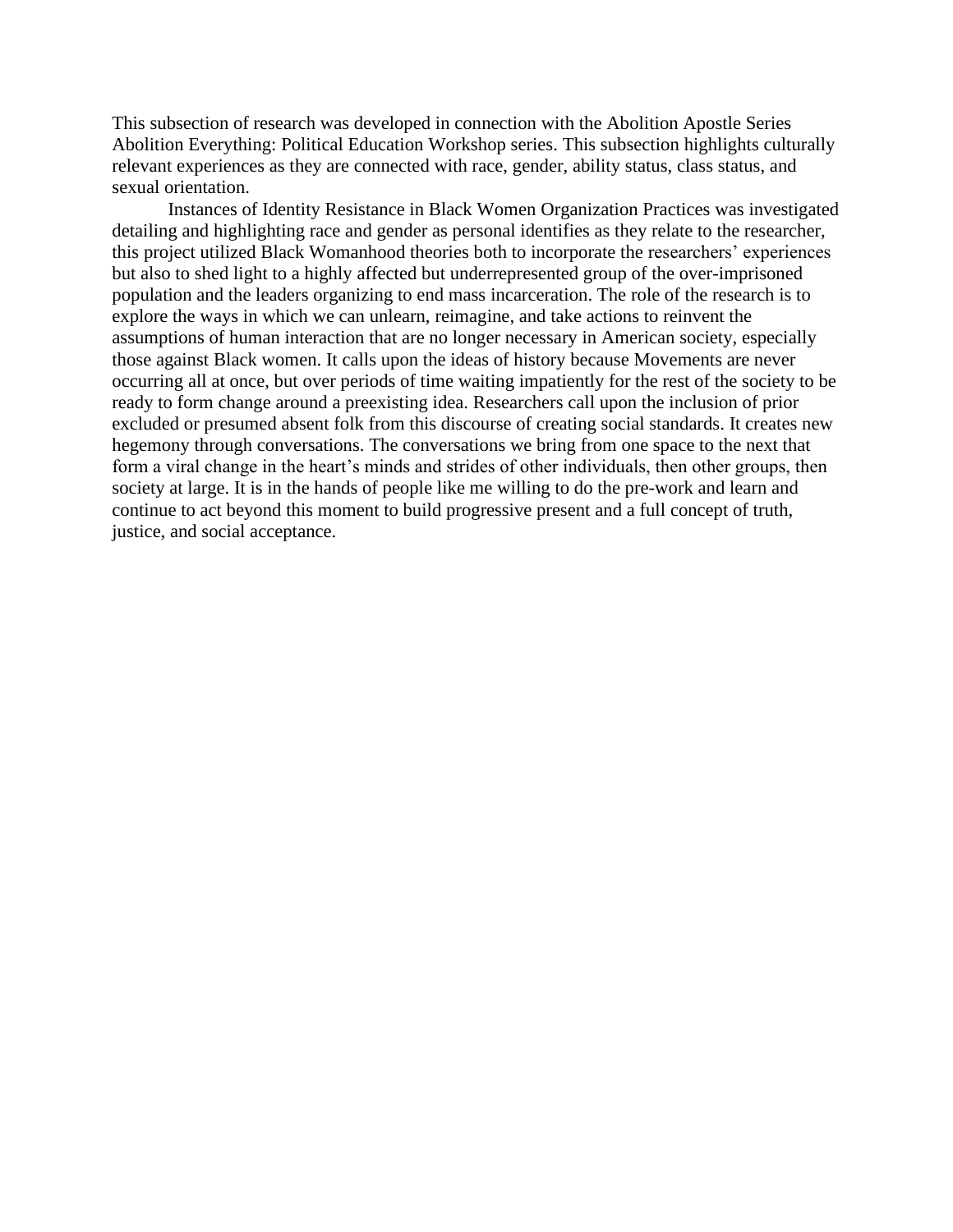#### **Coursework 1.1: Mass Incarceration and the Prison Industrial Complex**

History of the Carceral State: A Religious Reform Effort

The first formal jail was held in Walnut Street Jail in Philadelphia, one of the first jails was built in Philadelphia in 1776 at 12th and Walnut known as the Walnut Street Jail. Later that jail was transformed into a Theater as it remains to this day**.** William Penn, a major Quaker influence in the creation of several systems related to prison formation, created the first penitentiary, Eastern State Penitentiary, in attempted to reform the extent of mass incarceration. Penn was appalled by the conditions of jail and the overuse of capital punishment and torture under the guise of systematic justice. Instead, he hoped to create a representative reform system that allowed criminals to reconcile with God under silence, private advice.  $\frac{1}{1}$  In doing so, Penn and other Quakers of the time created Christian understandings of transformation reform. The Early 1800s ushered in new forms of punishment in hopes to reduce the conditions of jails and pose a form of redemption for convict to reenter society with piety.

William Penn introduced an influential model for imprisonment that gain headway by jailors across the nation. This model of imprisonment was later named the Pennsylvania model. Eastern State Penitentiary in Pennsylvania. The prisons where this model was employed featured 5 corridors that segregated the inmates based in their charge. Each hallway featured cells in which inmates lived one to a cell and remained in the cell for 24 hours a day. Throughout the experience inmates were required to remain in silent repentance for sins and crimes. During its first years, Eastern State faced many suicides from inmates because of the toll of silent solitary confinement.

Competitively, the Pennsylvania model was soon matched with the New York Model employed at Auburn Prison in Buffalo, NY. This model is also known as the Auburn Model named from the penitentiary that utilized it. Auburn Prison opened its door in 1819. The New York model also featured solitary confinement was also met with high suicide rates amongst inmates. In response, owners of the jail allowed communal space during meals, however, inmates were still required to stay silent. This was greeted with a slight decrease in suicide. In addition to the model of silence, repentance, and solidarism, Auburn prison had a model for forced hard labor. Their motto 'Industry, Obedience, and Solitary."

Though prisons were used for labor in Auburn prisons and other prisons that modeled the New York system, prison being used as an industry was not officially introduced to jailers unveil 1854 in which tax payers became involved. The American citizens, moved by the process of reforming prisoners rather than putting them to death formed the public concept that prison was better a place for criminals to be saved under the law of God and put to use for the people under the law of man. In doing so, the American government made another simple transition in which to collect taxes from citizens to protect them from the dangerous criminals and reformed them into productive, but segregated, members of society. Prison soon following became a booming industry and prison populations began to rise on a mass scale. Under the law, criminality was grounds for forced labor and forms of slave labor. Auburn was one of the first jails in the nation that formed this model that now bolsters the mass incarceration of Black and Brown people and pushes the incentive of the Prison Industrial complex. Prison became the new means of enslaving

<sup>1</sup> **[Timeline | Eastern State Penitentiary Historic Site](https://www.easternstate.org/research/history-eastern-state/timeline)**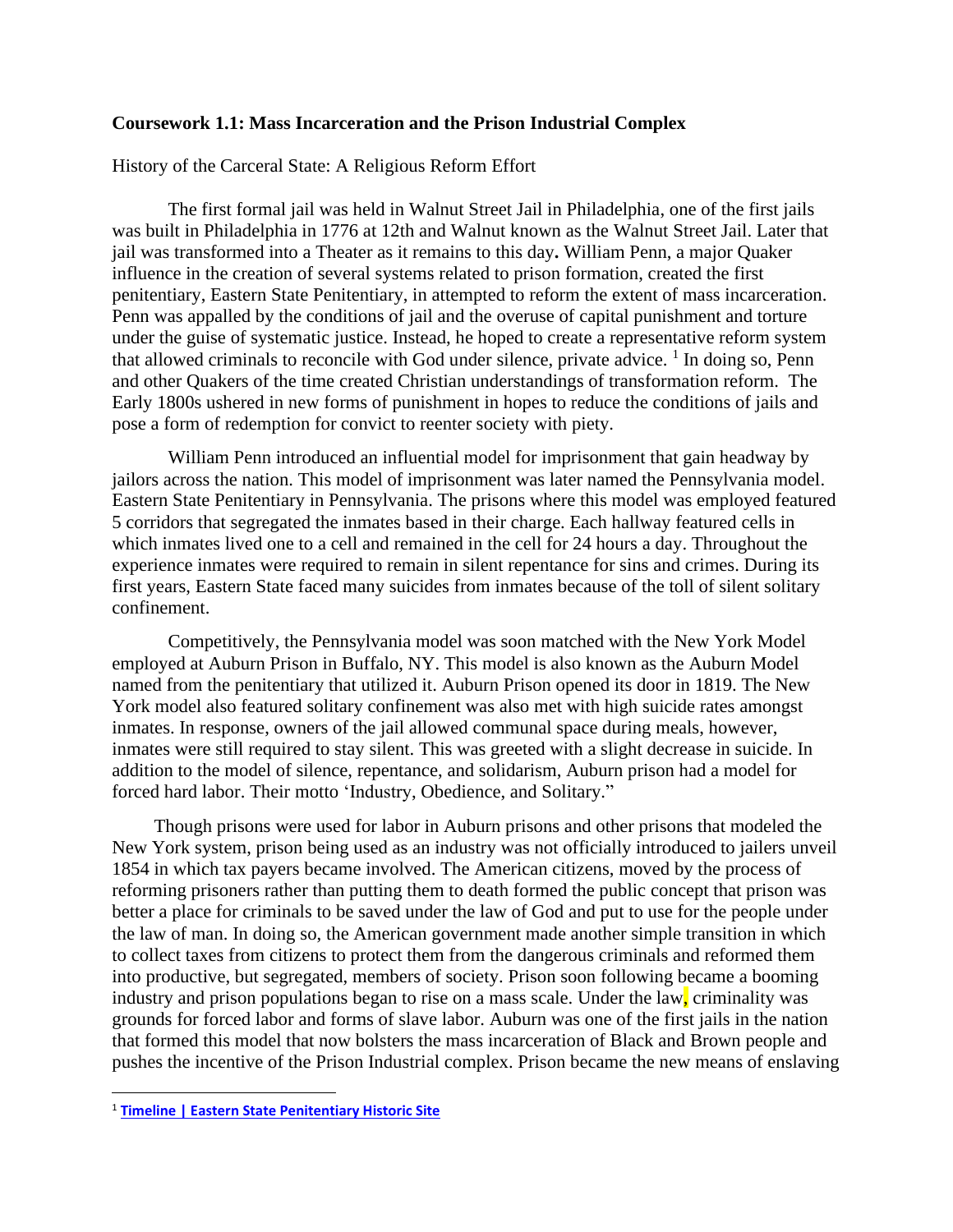Black and Brown people after the emancipation of slavery in 1865. By this time, prison labor was not a foreign concept and thus it was easy for jailers to transition from slavery to high increases of law enforcement in areas of high person of color populations and funnel these bodies into prison for labor. In doing so, prison became an industry of labor in similar means that slavery was an industry of labor.

Students were then introduced to the prison system as a modern industry, beyond prisoners performing labor. [detail policies that discontinued specific forms of forced labor]. Prisons soon began to branch to segments delegated by who granted power to the jail and where they get their income. The core differences between these systems included federal funded prisons, state funded prisons, and privatized prisons. Federal funded prisons, properly named, are run by the federal government and funded through federal tax collection. The prison managers of federal prisons submit inmate count, conditions, and required maintenance to the federal government. These prisons often require various level of security, ranging from mass to low security. Federal prisons often hold more dangerous prisons, those felons who have committed violence or sexual crimes. State prisons are state run and funded by state taxes. All reports on the conditions of the prison and its inmates are submitted and regulated by state government. These prisons often require low to mid-security and often hosts criminals of non-violent crime such as drug offenses. These prisons, on a national scale, are more likely to be underfunded and understaffed. Finally, private prisons are independent for-profit businesses owned either by a corporation or an individual. On a national scale, reports on inmate and prison conditions are not subject to the same regulation as federal and state prisons and often hold less accurate data on inmate conditions and maintenance reports. Similar to state prisons, private prisons only hold nonviolent prisons and often have low security.

#### Presidential Chronology:

Students were briefly introduced to the concepts of embedded prison theocracy that is evident in presidential leaders and how they demonstrated their religious or spiritual beliefs through their policy and other involvements in running the country. Joshua Dubler and Vincent Lloyd featured a chapter dedicated to this demonstration in their book *Break Every Yoke* in which they discuss governs and presidents influence in prison reform or perpetuation efforts. Because the 70s was the height of reform efforts, lecturer focused on the experiences of 1970s presidents. Dwight Eisenhower harbored an open out capacity of Justice to God and believed that his role as president was to shape the law of man towards God's morality (Griffith, 2020). His policy focused on freedom and liberation as God performed, especially freedom from poverty and 'inhibitors of quality of life' such as drug use. During the 1970s we see a public opinion push for the association of Blackness and criminality, possibly in tangent with the growth of the Black Panther Party. Lyndon Johnson (1963-1967) was dedicated to moral freedom and believed that care for the weakest amongst Americans would be Americas rise in righteousness (Dubler & Llyod, 2020). True freedom comes from care of the weakest link in America. Johnson was influences by thinkers such as Thomas Hobbs and the concepts that citizen have entered a contract with the American government in a relationship with which the government acts as God, guiding its citizens towards acts of order and justice, but on separate fronts. (Dubler & Lloyd, 2020). Richard Nixon (1969-1973) was dubbed under secularism rather than a religious affiliation. His ideologies separated moral law from godly law. Government should take a hands off approach, allowing state more power. He steps away from efforts of social reform put in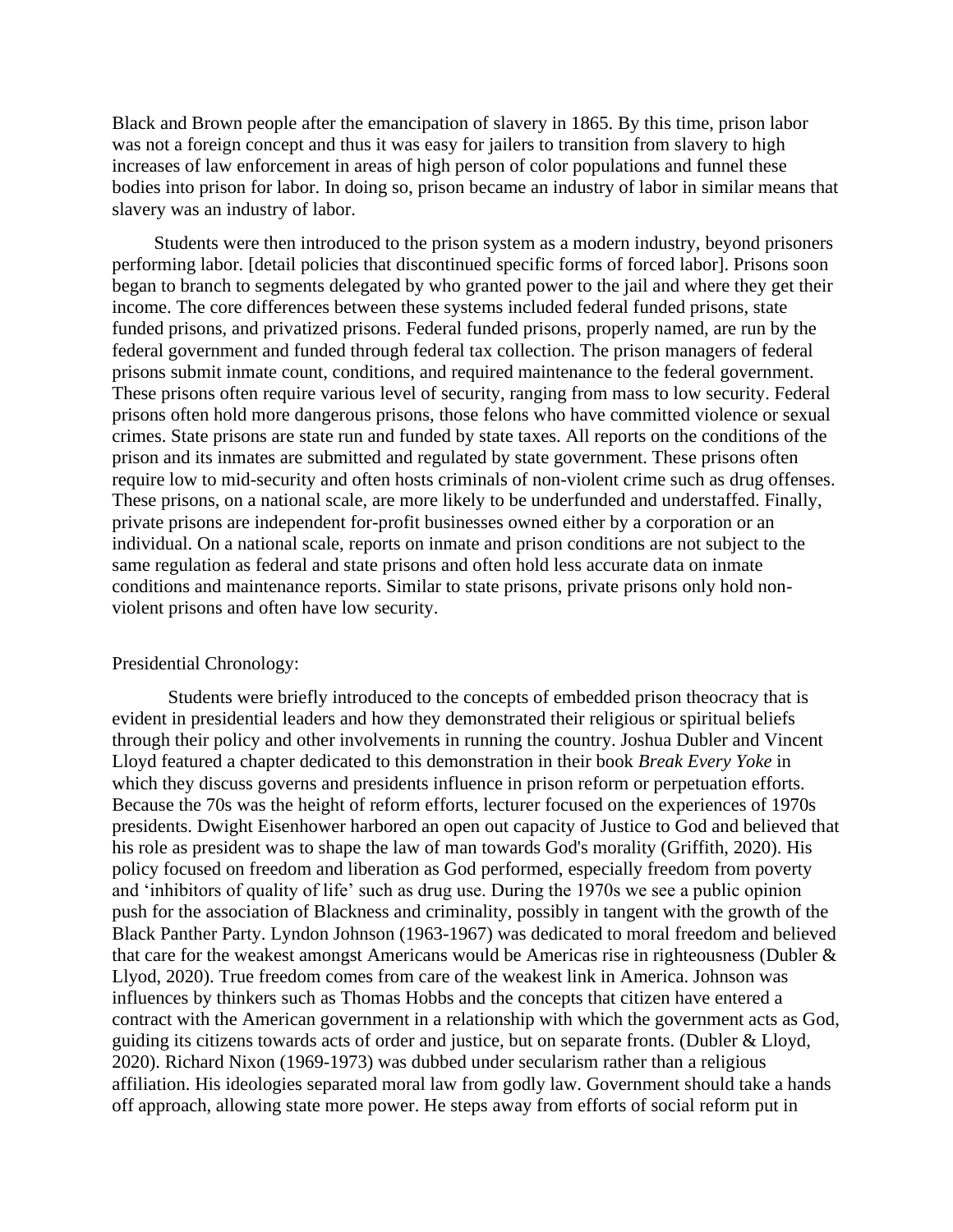place by his predecessors. This segment of the discussion was concerning for students, who were curious about how religious affiliation impacted policy. As such this will be featured as an individual lesson later, if time is permitted in the semester.

The 1970s was a key time for prison reform efforts and the national struggle for justice. The *1970s leaflets on Christianity and Incarceration ideology*, for instance, incorporated ideals that Incarceration is bad for people and exists as a means of punishment without taking steps toward justice. Rehabilitation is only a goal when punishment has control for the majority of the experience (Griffith, 2019; Dubler & Lloyd, 2020). In the struggle for Justice: a report on crime and punishment in America in 1971 that suggested an urgent call for methods of prison reform, a means of fixing the criminal justice system and inputted the inquiry into the public consciousness; Does more punishment actually make community safer?

#### Lecture

The course overall focuses on defining justice and searching through the varying ways justice is enacted. Lecturer introduced various definitions of justice as defined by activism leaders such as Martin Luther King Jr., Malcom X, Cornel West, and James Baldwin, (Appendix E; Lesson Plan Slideshow). Following lecturer introduced definitions of mass incarceration and prison industrial complex that they would later see in the night's reading assignment, had they chosen the New Jim Crow Reading assignment. The Quotes were spoken allowed but were cited as follows. The quotes also expanded in text from *Prison By Any Other Name* to incorporate critical understanding for the prison industrial complex.

What is Mass incarceration:

"In each generation, new tactics have been used for achieving the same goal; goals shared by the Founding Fathers. Denying African Americans citizenship was deemed essential to the formation of the original union".

"Mass Incarceration in the United States had, in fact, emerged as a stunningly comprehensive and well-disguised system of racialized social control that functions in a manner strikingly similar to Jim Crow".

"Mass incarceration is, metaphorically, the New Jim Crow ad that all those who care about social justice should fully commit themselves to dismantling the new racial caste system."

"Mass incarceration refers not only to the criminal justice system but also to the larger web of laws, rules, policies, and customs that control those labeled criminals both in and out of prison…a hidden underworld of legalized discrimination and permanent social exclusion".

"The system operates through our criminal justice institutions, but it functions more like a caste system than a system of crime control…the so-called underclass is better understood as an *undercaste*- a lower caste of individuals who are permanently barred by law and customs from mainstream society".

What is the Prison Industrial Complex?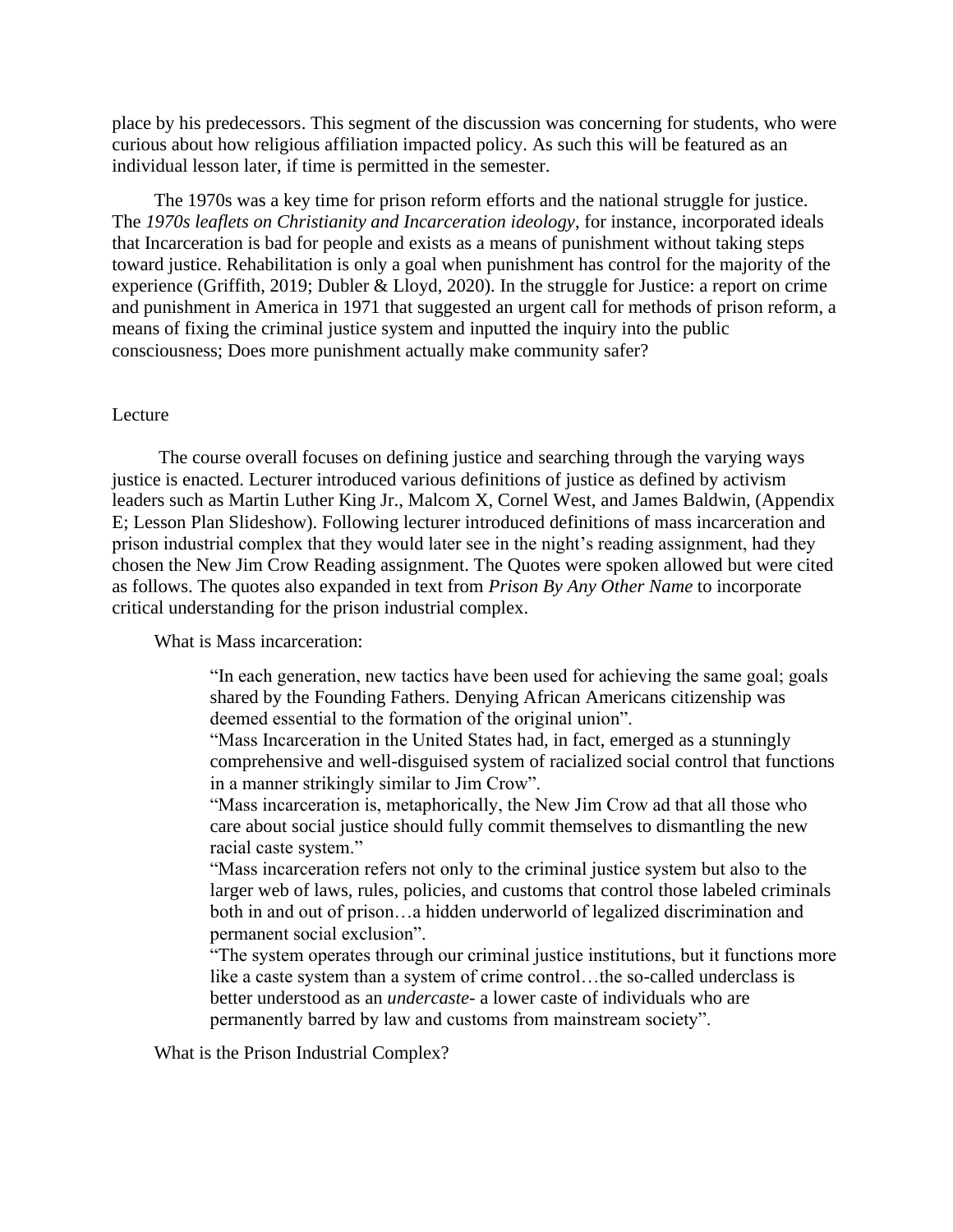Includes everything in and beyond the prison system but all the entities that create the industry including history and cultural frames, law and policy, law enforcement, violent policing, mental facilities, and other funnels of the prison industry.

The class this week center conversations of barriers to prison abolition or areas in which society makes prison abolition a non-option. This class is informed mostly by activist Mariam Kaba, supported by her recent New York Times article *We Do This Til We Free Us: Abolitionist organizing and transforming justice.* Researchers also incorporated barrier conversations as introduced by Joshua Dubler and Vincent Lloyd in *Break Every Yoke: Why not prison abolition.*

The class began by listening to the podcast interview on Coffee and Books by Marc Lamont Hill in which he speaks with Mariam Kaba in her recent works. The interview features imperative questions for understanding social definitions of justice in abolitionists efforts. Such questions include "why do we [Americans] value punishment?" To this, Kaba mentions that weas a society- understand that the prison is truly a terrible place because we reserve it for who we deem the worst of the worst and we for whatever reason do not include the group committing the most murder, cops, amongst those we place behind bars.

In conversation for the reasoning justifying abolition, Kaba highlights that the global effort for reform is not helpful to the efforts of justice because it ignores the truth that the system itself is operating as intended. Reform is an ideal that completely ignored American history and several other pieces of PIC (Prison Industrial Complex) that simply is not present in other more homogenous cultures. Abolition, however, is imagining and creating a new world. Kaba argued that we need art and other forms to stimulate the imagined world we hope to create and bring to reality. Researchers implore this idea and emphasize from the works of [] that creative tools act as a means for imagining the future and abolition acts as a stepping stool to reach the goals of justice for all American people. Thus, the researcher explores fiction, poetry, and other art forms in this work to elaborate of the future abolition expects to accomplish (Hill, 2020). In later works of the project, researchers will elaborate on the experiences of Black Women by showing Support with Black women authors such as Octavia butler and activists such as Claudia jones, Ashley farmer, Fannie Lou Hammer and other Black female radicals use abolition organization methods to take steps toward an imagined future that features true justice. These authors inspired the researcher to begin this work, but their work is not directly quoted here.

However, as to any act of progress, there are areas of society that preset as barriers to abolition efforts. Lloyd and Dubler address some of these in their book. In order to understand these barriers, it is imperative to understand what prison abolition efforts include. Authors notate that despite being the necessary step to ending the injustice of Mass Incarceration, prison abolition requites major policy work that is unlikely to occur in the foreseeable future. Namely, abolition would have to include steps such as releasing non-violent drug charged inmates, releasing wrongfully accused incarcerated people, and reforming New Jim Crow policies. It is also an impossibility for the justice system as it is inseparable from religious ideologies of punishment and as punishment itself is worshipped as a religious deity in America (Dubler & Llyod 2019). The association of torture and religious redemption and connecting forms of punishment as means of edifying one's impurity before God. Religion & punishment simultaneously became a private sector, though both were considered public affairs connecting to a 'Second Great Awakening' in America. Calvinists, for instance, associating God- ordained suffering in order to receive God's grace. Prior to public executions, lashings, and stoning were the norm new systems of penitentiaries are a reformative effort for more humane and privatization to match the times.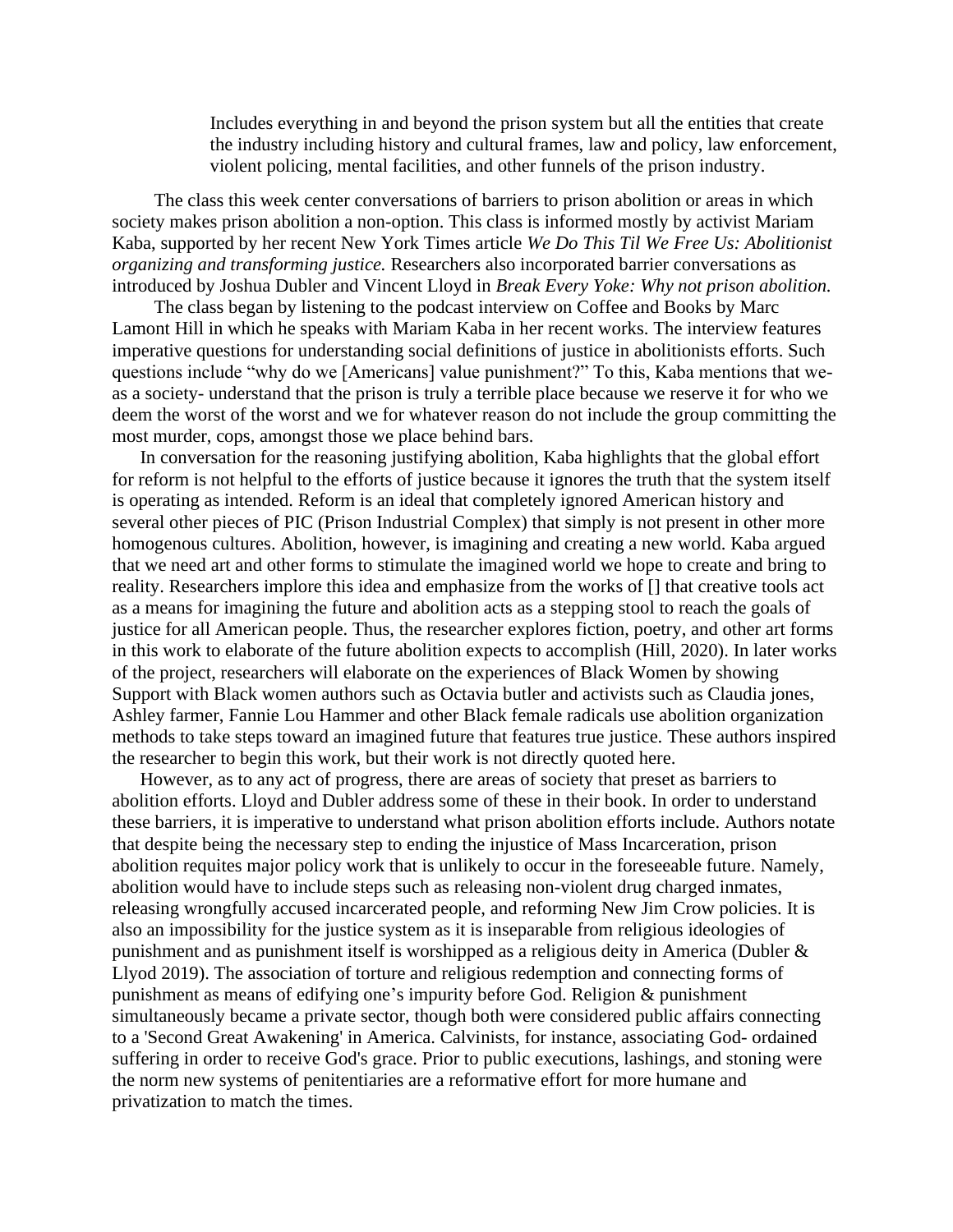The class discussed areas that buffered abolition efforts including opposing public opinion and how these opinions are formed. Further, Michelle Alexander expresses in *New Jim Crow* that i*t* is in public association that victim healing is tied to perpetrator punishment. Films and literature are focused on reshaping the publics opinion of Prison Abolition, the American Punitive System. As such, the next lesson for the students features a film analysis. Students had an opportunity to vote on the following films to watch with the class and discuss how it establishes a public opinion on police brutality and murder, interactions with the police, incarceration treatment, or connections between slavery and incarceration. The class centered on the concept that the measure of a civilization may be found in how it treats its prisoners…especially Americans' 'land of the free' (Alexander, 2010). The Process of incarceration has become an irrefutable norm in dealing with the 'villain criminal' as demonstrated by the social denotation that understanding the criminal is equivalent to criminal association. Authors and activists alike argue that abolition is necessary because it kills the root of the problem rather than pulling the surface level vegetation. Abolition must also include reshaping education, economy, and wealth, and public opinion, etc. By this they mean that prison must be ablated and other systems (i.e. psychiatric hospitals) reformed to follow. Abolition should be revered as a faith- a process of imagining a horizon with which when reaches, the other side reveals peace (Alexander, 2020; Davis, 2011; Kaba, 2020).

When these concepts were taught in a class setting, they modeled the following agenda. Appendix E will display the PowerPoint utilized in this particular course titles Prison Theocracy. Researchers will utilize this class as an example to the course being taught while elaborating on what Prison Theocracy Represented.

#### **Prison Abolition Movement:**

Before considering the research, in the years of social acknowledgement of harmful prison effects, the prison abolition process was completely unknown to researchers, much like others in the United States. Upon brief research, prison abolitionists appeared bold and strong, but working towards an impossible mission. It was deemed as such because of the assumptive place of the prison system and criminal justice system in natural society. The criminal justice system as it now has a hegemonic hold on United States citizens' view of crime, punishment, criminal, and justice. However, this research pushes against that hegemony by examining the possibilities for a justice system that creates more harm than healing without over excessive violence; i.e. instances of police brutality evident in 100+ years of Black American history (reference news articles). The prison system enacts any injustices against human rights. Prison abolitionists are those who considered to challenge their ideologies on punishment and justice and sought instead to break apart a system designed to create harm, over punish, end human life, and jeopardize human rights (Davis, 2003). Abolition is a political framework designed to direct this intention. The Prison Abolition Movement is a collective of activists utilizing abolition to guides analysis, agenda setting, and actions necessary to recreate new forms of criminal justice (Ben-Moshe, 2020).

Further, in the wake of the Prison Abolition Movement, organizers attempt to redefine abolition by eliminating the need to include punishment in acts for justice. By looking at both A. the religious influence in creating reform agendas and B. the identities of those enacting these religious practices stand a chance to end the cycle of harm that religious law has played in American criminal justice system. Reinvoicing the spirit of revolution as emphasized by Black Female revolutionaries, such as Claudia Jones. In reinvoicing said energy, the Prison Abolitionist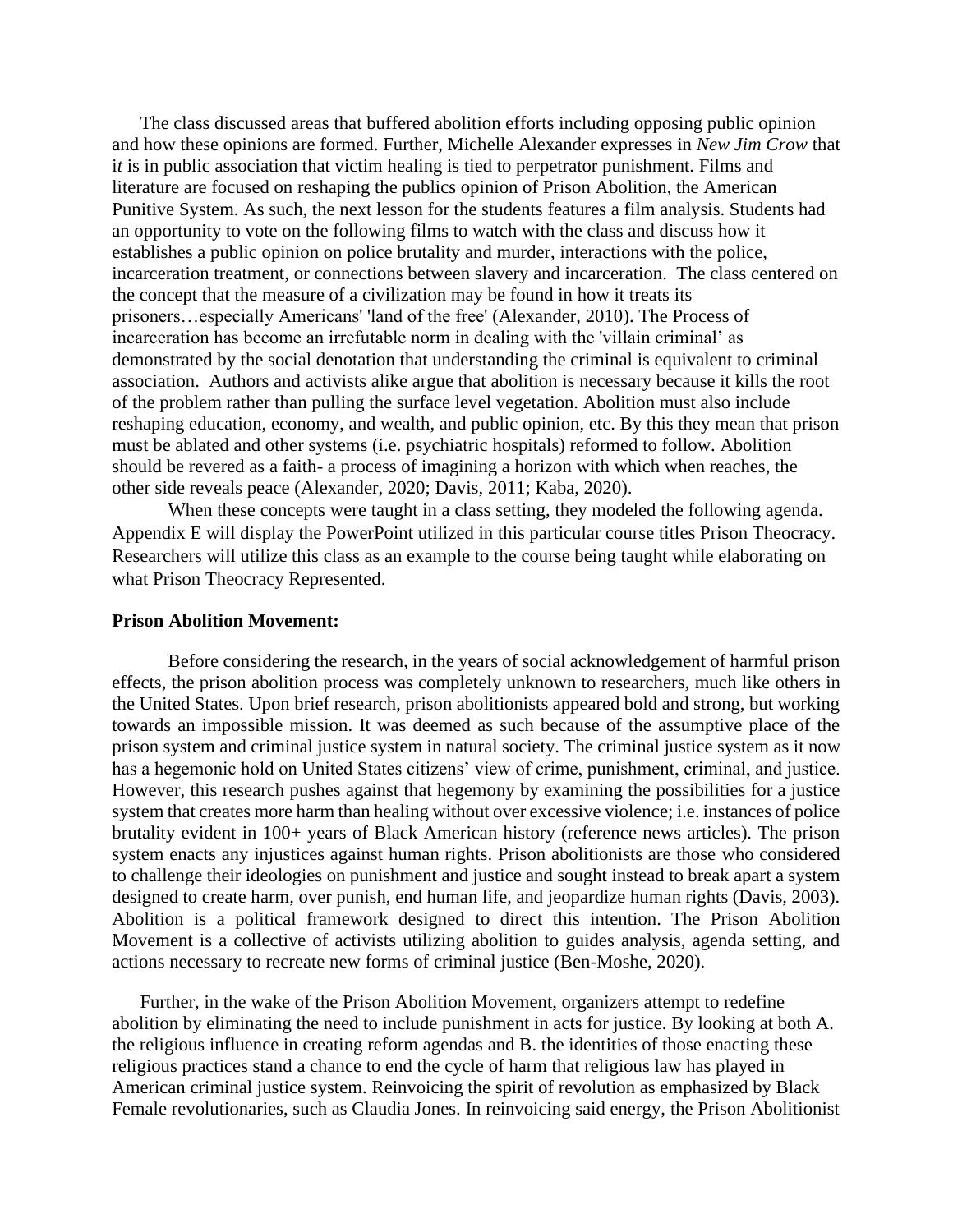Movement remains within itself frameworks from diverse speakers that push modern revolutionaries to be global inclusive and considerate in their movements towards liberation. By Combining both Black Women's Revolutionary thought toward liberation and Religious/ Political Leaders thought towards justice, Prison Theocracy modern activists can make change toward True Justice. As such, Prison Theocracy gathers theories and frameworks of Black Women Activists, Thinkers, and Organizers with Black Women Religious leaders, Politicians, and Policy Makers. In this process, Prison Theocracy conglomerates agendas of justice and liberation to fashion new pathways towards peace and equality.

How organizers redefine abolition by eliminating the portion of punishment in necessary but incomplete. Modern laws use religious law as a basis to create our criminal justice system, hence connecting our need for justice to be defined through punishment. In the wake of the Prison Abolition Movement, organizers attempt to redefine abolition by eliminating the need to include punishment in acts for justice. The modern prison system was a reform system, so it is imperative to be critical of how we recreate and form new systems of justice to avoid recreating harmful systems. To critically look at these institutions and their relationship toward a better Law & Order, I [propose a framework that centers how religion contributes to ideologies that inform America's criminal justice systems, particularly the Prison Industrial Complex. In seeing the problems\* created by the prison industrial complex to disrupt the cycle of reforming harm in punishment; this research intends looks through the lens of actors in these areas to cultivate an understanding of where our current criminal justice is and the potential future that is attainable through the capital in play currently. By looking at both A. the religious influence in creating reform agendas and b. the identities of those enacting these religious practices we stand a chance to end the cycle of harm that religious law has played in American criminal justice system.

In the wake of the Prison Abolition Movement, organizers attempt to redefine abolition by eliminating the need to include punishment in acts for justice. The modern prison system was a reform system, so it is imperative to be critical of how we recreate and form new systems of justice to avoid recreating harmful systems. To critically look at these institutions and their relationship toward a better Law & Order, I propose a framework that centers how religion contributes to ideologies that inform America's criminal justice systems, particularly the Prison Industrial Complex. In seeing the problems created by the prison industrial complex to disrupt the cycle of reforming harm in punishment, this research intends looks through the lens of actors in these areas to cultivate an understanding of where our current criminal justice is and the potential future that is attainable through the capital in American criminal justice system.

#### **Restorative Justice & Transformative Justice**:

Angela Davis's paradigmatic view on Restorative Justice follows the notion that a discourse grew through the development of the incarceration system. Restorative justice fits with abolition as a tool to remove injustice persisting in the system by offering opportunity to reinvent areas of another erred system (Davis, 2003). Generally, restorative justice is defined an inclusive, democratic, honest, humble, inter-connected, reparative, healing, and empowering force of values enacted by the process of all parties with a stake in an offense to find resolve to meet the needs of the victim and create awareness and acknowledging liability, rather than punishment, for the offender. (Marshall, 1999; Boyack et al., 2004) Restorative justice, in the hands of dedicated activists acts as a major step in defining a system of justice that relies on its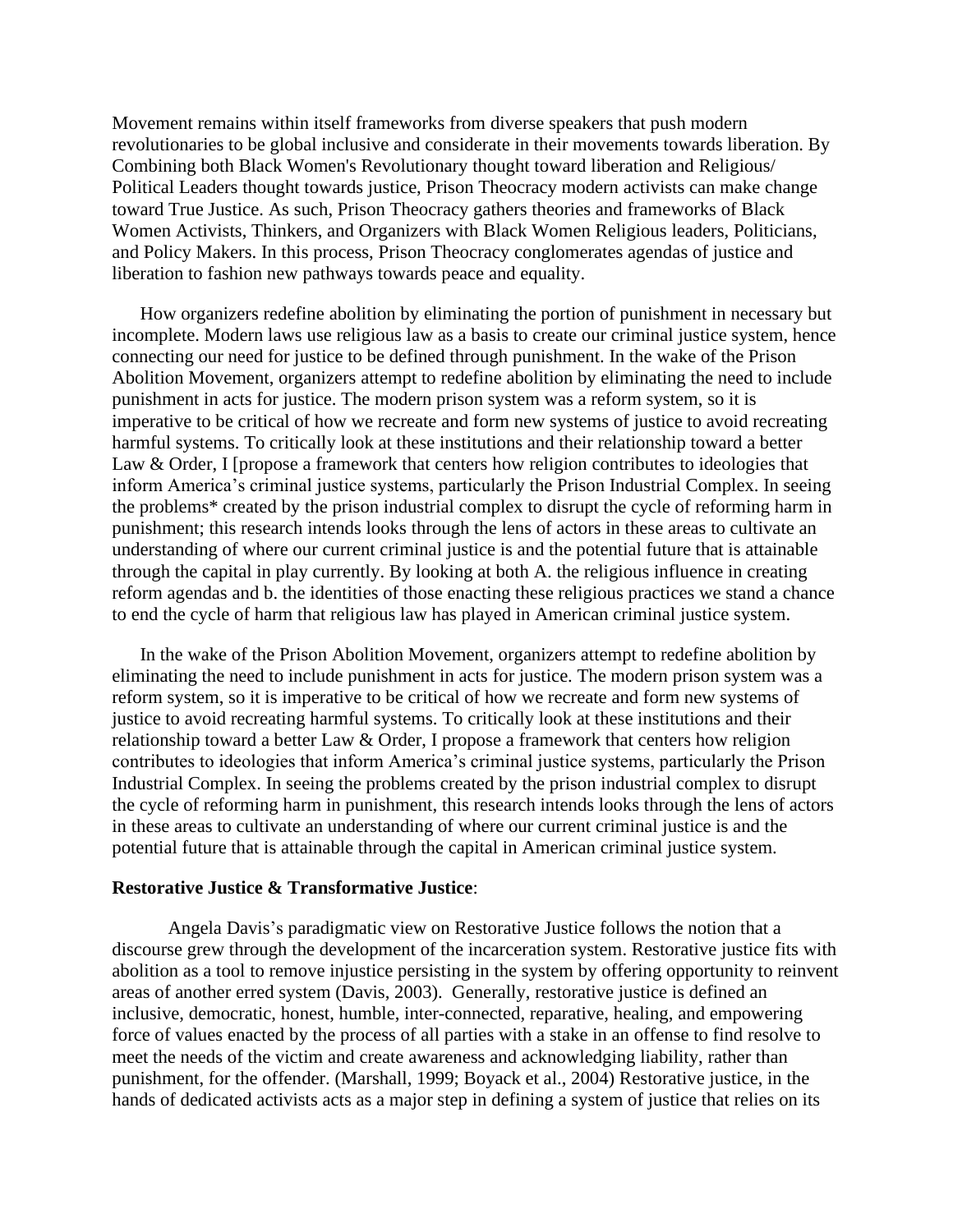people to create healing and change rather them reinforce god-mimicking instances of judgment and punishment that only prove to recreate harm. When enacted by religious individuals and organizations, it looks like providing opportunities for those who have done harm to reconcile with their impact on communities and make amends.

Transformative Justice (TJ) relies heavily on the community to develop strategies that build relationships that transform the need for harm to take place and intervene appropriately without police, prisons, or punishment, to develop healing (Dixon and Lakishmi, 2020). By breaking cultural silences on instances of both visible and invisible abuse and violence, we open the opportunity for the community to take part in removing harm. This is especially true for instances of violence crime, especially sexual violence and domestic abuse violence.

#### Coursework Lesson 2.2 Religious Practice in the Carceral State

Prison Theology framework: By framing carceral state with religious state, we recognize the problem religion introduced to the state and offer pathways to solve those issues in addition to the problems created in American ideology of punishment over time.

> "The evangelical conversion experience so vividly narrated by Colson involved acknowledging a set of divinely ordained laws by human beings necessary transgress. Jesus Christ offers redemption, but only for those who acknowledge the laws and their own transgression. The figure of law is essential to this narrative, and it easily slips between the religious realm and the political real, between that which is divinely ordained and that which in mandated by the American legal system. Just as the sinner must take responsibility before God, the law-breaker must take responsibility before the legal system" (174)

#### Lecture

Prison Industrial Complex is defined as the symbolic relationship between public and private interest in imprisonment, policing, surveillance, and inequality. Mass Incarceration, a byproduct of this phenomenon, is defined as the categorization of policing, policy, and law enforcement that incarcerates minority communities at high rates as a direct connection with America's relationship to punishment.

These and other ideologies we address make up the concepts that birthed the Prison Nation concept; forces that remove people. From their communities and destroy community resources. Justice as defined by scholars such as Cornel West takes a public spin by allowing society to ally itself, via laws and policy, how to create moral safety for all. Carceral Justice Now, carceral activists seek to redefine justice. Restorative Justice for instance, refers to justice that is enacted by restoring areas in which the prison nation and other systematically harmful entities. This is more often aligned with efforts towards prison reformation. (Dixon, 2020). Comparatively, Transformative Justice looks to change the way justice is enacted entirely. This form of justice is often more aligned with efforts or prison abolition. In *Beyond Survival*

Globally speaking. International concepts of Justice; Norway, Nations in West Africa, etc. But where did we learn these topics. This next section highlights a critical review of theocracy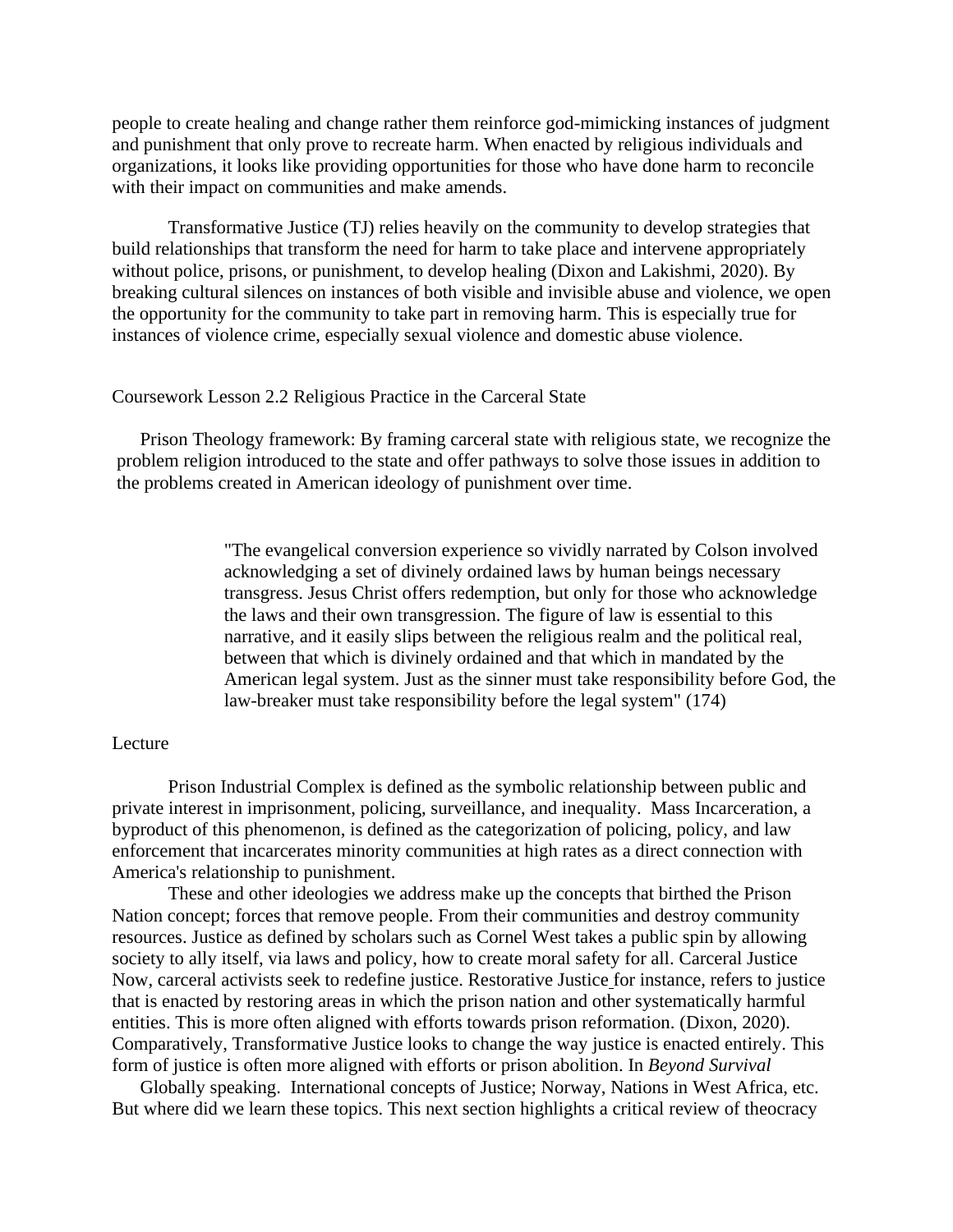ideology on reform/ abolitionist programs as they follow guidelines for restorative and transformative justice. We also highlight Prison by Any Other Name: Why is it important to be critical of the theories and practices that shape the prison system? (Schenwar, M. & Law, V. 2020).

Prison Theology framework understands that by framing carceral state with religious state, we recognize the problem religion introduced to the state and offer pathways to solve those issues in addition to the problems created in American ideology of punishment over time.

**Moral Majority**: wielding political control in the White House and engulfed civil religion**.** A sight of rehabilitation became a literation hell for white Americans to damn those deemed sinners; sociocultural parable of Ham**.** New face of prison religion Charles Colson *Born Again*

> "The evangelical conversion experience so vividly narrated by Colson involved acknowledging a set of divinely ordained laws by human beings necessary transgress. Jesus Christ offers redemption, but only for those who acknowledge the laws and their own transgression. The figure of law is essential to this narrative, and it easily slips between the religious realm and the political real, between that which is divinely ordained and that which in mandated by the American legal system. Just as the sinner must take responsibility before God, the law-breaker must take responsibility before the legal system" (Griffith, 174)

#### **Prison Theocracy**

This research draws upon ideologies of academic abolitionists and advocates against the prison industrial complex. Drawing from K. McKitterlin and pairing it with Victoria Law and Maya Schewar and Joshua Dubler and Vincent Lloyd, we harken a framework that is built to understand religions' juxtaposition to American criminal justice system and its religious foundations, formations, and growth to abolish Prison Industrial Complex. America is handed the 'greatest commodity export' from Africa and via Proposition 1, America launches a global neoliberal attach for human containment- a global judgment and sentencing acting as a dominate world power, as God. Patriotic political powers, mostly demographic; White Men, ushered a new era of America Globalization and created a living hell in which they act as both God and the Devil to damn the World's 'irredeemable.' In discussing this with authors, Aaron Griffith, I discussed my framework to explain ways in which the criminal justice system acts as a mean for humans to create a system that allows themselves to act as God- to act as divine rulers. []

In using these avenues, this framework utilizes cultural experience as cited works to understand prison culture as it is projected to the American people. By way of these cultural experiences researchers aim to create a hegemony of cultural collectives that describe the American ideology around punishment and crime and suggests ways to abate its harmful products. By looking at cultural experiences, especial those read as mas consumables (such as streaming and film) we understand how society creates a category around criminals in and beyond American while examining how creatives who develop media content reflect their understanding of the prison industrial complex. At thorough interactions and the potential of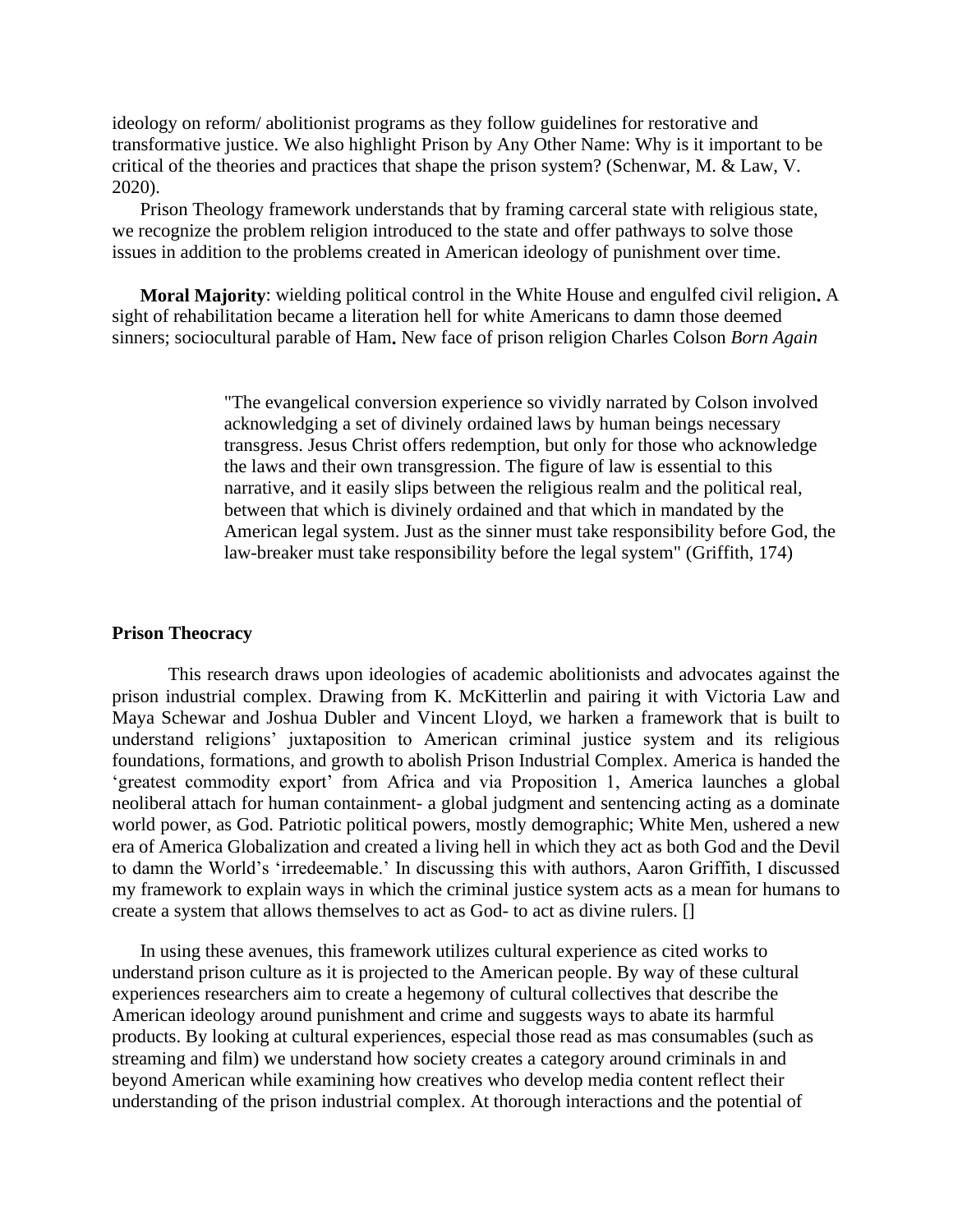Americans obsession with the Prison Industrial Complex, we are further able to understand what the Abolition Movement calls for and why. These practices are supported firmly by authors of *Beyond Survival* through which we find practical ways community finds methods to develop police-less justice. Dixon and Lakshmi define transformative justice (TJ) as the means of producing safety methods that address violence without relying on police or prisoner. Beyond preventing violence, these methods are intended and succeed to intervene when harm is being enacted and transform individuals and society to build communities. They are strategies for healthy community building without the harmful impact of police (Dixon & Lakishmi, 2020; Ritchie, 2020).

We take this a step further to consider how do interdisciplinary methods allow a comprehensive view of the American carceral systems and the organizations/organizers using to combat the errors of the system? How does identity play a role in engagement with the carceral state? Are specific communities vulnerable to overexposure of the harmful interactions and effects of the Prison Industrial Complex? By tailoring this research to specific identity experiences, researchers find that utilizing methods catered to specific identity experiences may pose a frame for various groups effected. How are Black women a unique consort for the experience of Liberation from the injustice of the American carceral system? Organization created by and for BW interview with Marianne Kaba.

We utilize class systems to determine our undesirables. When we consider American demographics by class system and expand the comparison to a global perspective, we recognize that America is not a system of oppressors only to its own people but much worse a world dominating God of Chaos, Profit, and Nationalism. Who else dare honors its oblation of culture and make it holiday. These considerations draw us to question class and social order's role in further developing a prison nation. How do class systems (caste systems) allow for America to impose religiously and politically over the world)? How do the ways America imprisons its citizens differ or abide by ways America imprisons other countries' citizens? Abolition Everything was a 15-week introductory education workshop hosted by Abolition Apostles, a religious organization dedicated to offering moral and spiritual support to members of the community who are incarcerated, and contribute to the destruction of the prison-industrial complex through solidarity, prophetic witness, and community organizing inside and outside of prison. There is a Christian ministry, but it is not necessary to be a Christian in order to participate. This workshop lead to the development of the identity portion of this project by highlighting instances of disability justice, race justice, feminism theology and practices of feminist based abolition and more. In the group Abolition Everything, proponents discussed isolating poverty and making it a piece separate from average experiences justifies over policing and hyper criminalization.

In critically examining these institutions and their relationship toward a better Law & Order researchers propose a framework that centers religion's contribution to ideologies that inform America's criminal justice systems. Looking throughout the religious themes throughout the core of our current criminal justice system, our research will find ways to disrupt the cycle of reforming harm in punishment. Researcher will look through the lens of actors in these areas to cultivate an understanding of where our current criminal justice is and the potential future that is attainable through the capital in play currently.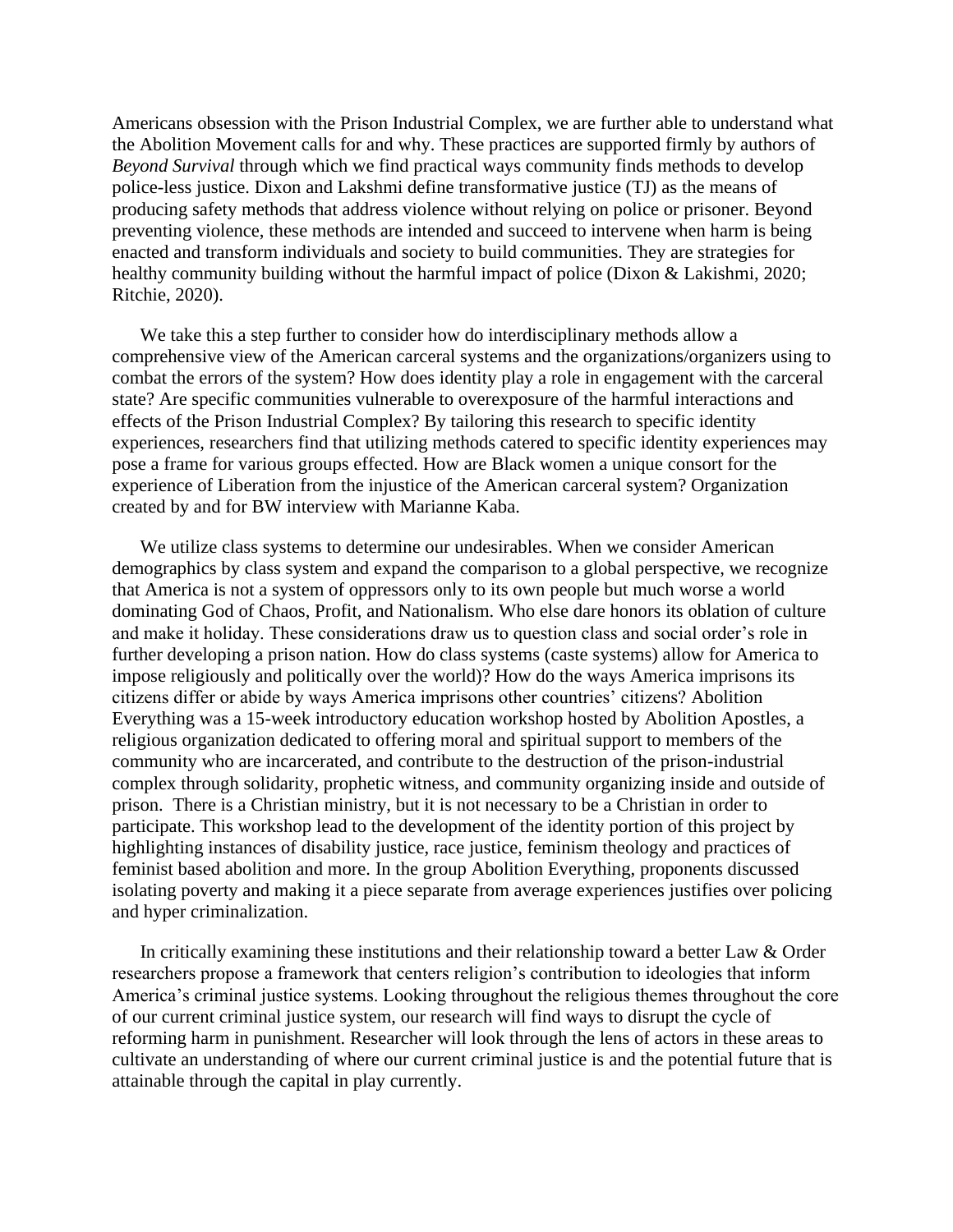The development of the framework was, in part, created by tying together ideologies based in criminal justice, critical identity theory, and religious insight. It does so to use examples of culturally creative experiences in literature and media to draw authentic connections to the framework. [Introduce the concepts: Ties together the key concepts and definitions into a comprehensive description of the projects combining ideas. It draws from questions such as; What is America's Ideology of Criminal Justice and what avenues of culture allow citizens to understand the Government position in Law & Order?] [connect all your final points together into one final background theory conglomerate] [define prison theocracy].

Next steps should include real experienced interviews from people from inside the prison system directly and discuss means of healing direct trauma and abolition from the inside. By creating more spaces for organizers to vocalize their actions and plans, we open opportunities to share news that will assist those who need it.

#### Socratic Circle

When introducing my class to this topic, I encouraged a discussion rather than a forward lecture. As a group we reviewed the mission and policies addressed by one of the following programs. In reviewing the problem areas for last week and utilizing the frameworks from this week, lets address how these programs aim to change a problem in the prison system. Questions include, how do these programs act to change the American theology of incarceration, crime and punishment, and aid in creating a new definition of justice?

Further, we expanded this experience on a global scale and made a global comparison between American legislature and global experiences of prison reform and prison abolition. The Questions that address this comparative discussion included how would you advocate to American legislature to make a change in support for your countries criminal justice system? How do religious experiences in prisons bring American towards change, Abolition or Reform, to better the experiences of all American citizens? The example countries for the following experience included, Norway, Philippines, South Africa to create a brief but globally inclusive map of global prison experiences.

#### Conclusion:

During this scholastic research year, researchers examined they ways in which the carceral system enacted harm on specific members of society while vowing to protect its entirety. Instances of the Prison Industrial Complex such as mass incarceration, harmful policing tactics, ravaged communities, and enacted instances of harm where it meant to heal them. As the prison system itself is a reform effort from capital punishment, activists and community organizers recognize that religious based reform efforts will cause harm as they inevitably have. Instead, religious organizations put fourth effort to create change through redefining instances of justice into terms such as restorative justice and transformative justices. By reviewing the means through which religious efforts were used to form and reform the Prison Industrial Complex,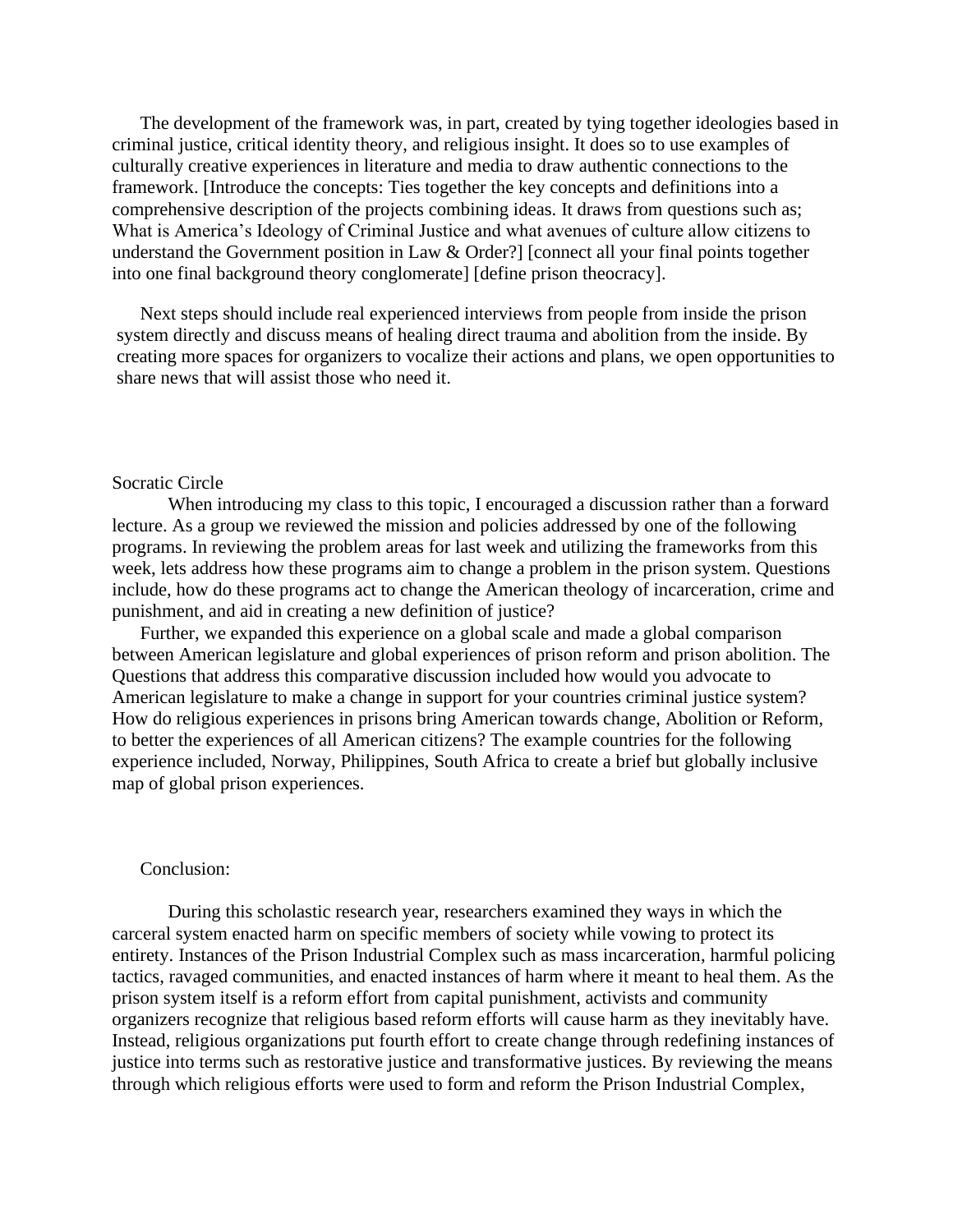Prison Theocracy proposes a framework through which to recognize work towards abolishing the prison systems entirely.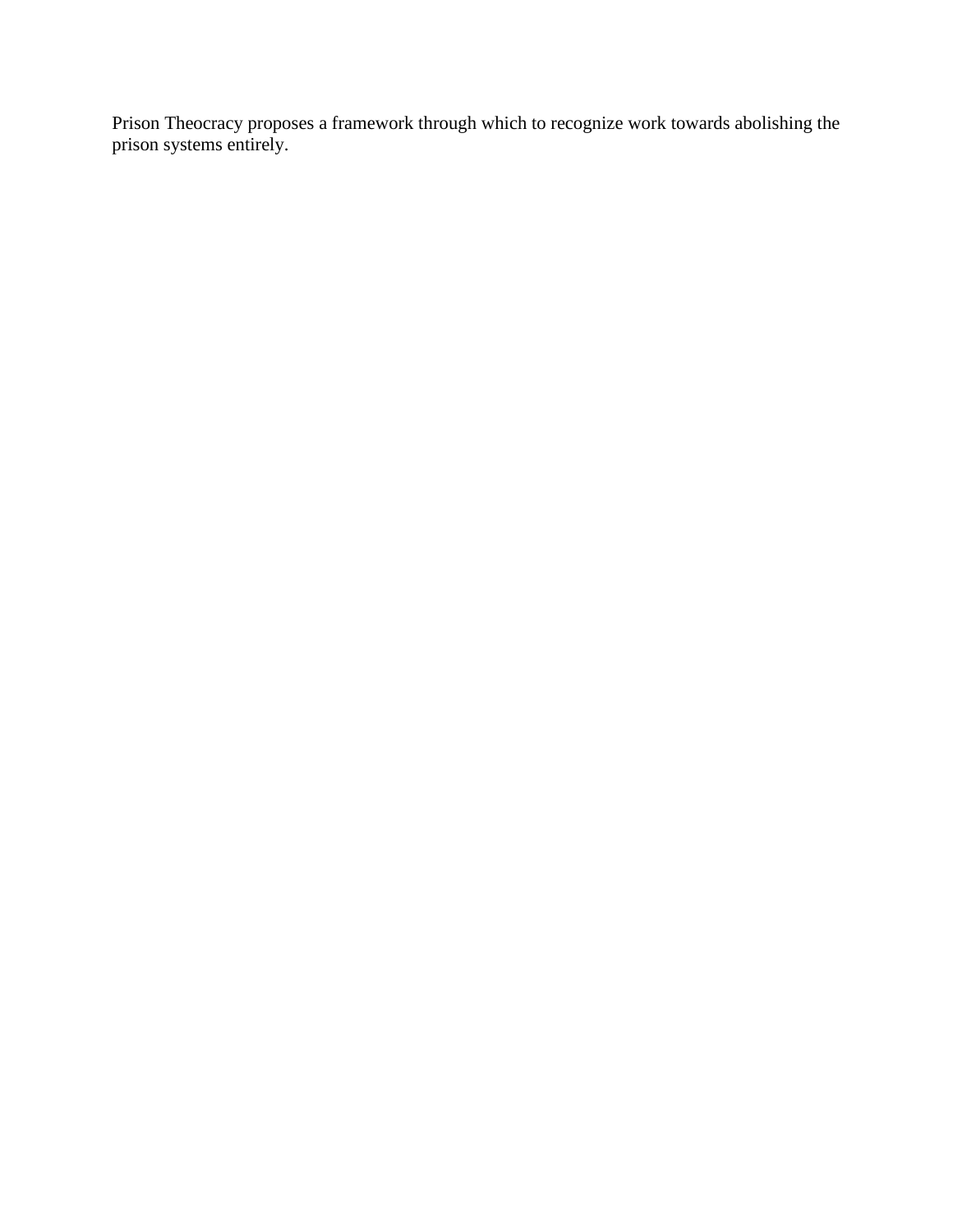#### **Research Effects and Finding Peace and Purpose:**

It burdened me often to consistently read of the trials and tribulations of people superimposed by a system that was means to protect them. I chose to relate as closely to the topic I could by inserting concepts of identity and connecting it to experiences of Black women with the same or similar aims as me, but further in their journey. In doing so I learned much of what could be in store for me as I continued the work of transformative justice and what that may mean if I continue understanding the world, religion, and myself as I do currently.

In these processes, I also learned just how deeply the systems around me directly, my family, my friends, my class, and experiences have protected me, but how narrow that wall of protection truly was. As such, in times of identity crisis, of emotional exhaustion and work fatigue I turned to authors, directors, and poets who have stabled me in the past. I found that they are concentrated in the stage of intensive research and interviewing. I found that this process of writing brought spiritual healing while keeping me on track and grounded. As research does, this research has reshaped and grew from its origins to its finalization, as such the topics discussed may be lacking from the final works, but their relevance to informing the knowledge gathered here, to the person I am through creating this work births their relevance to this project. I wrote brief journal articles in response to how they reconnected me to my sense of self and my sense of purpose in this research. Here are those journals.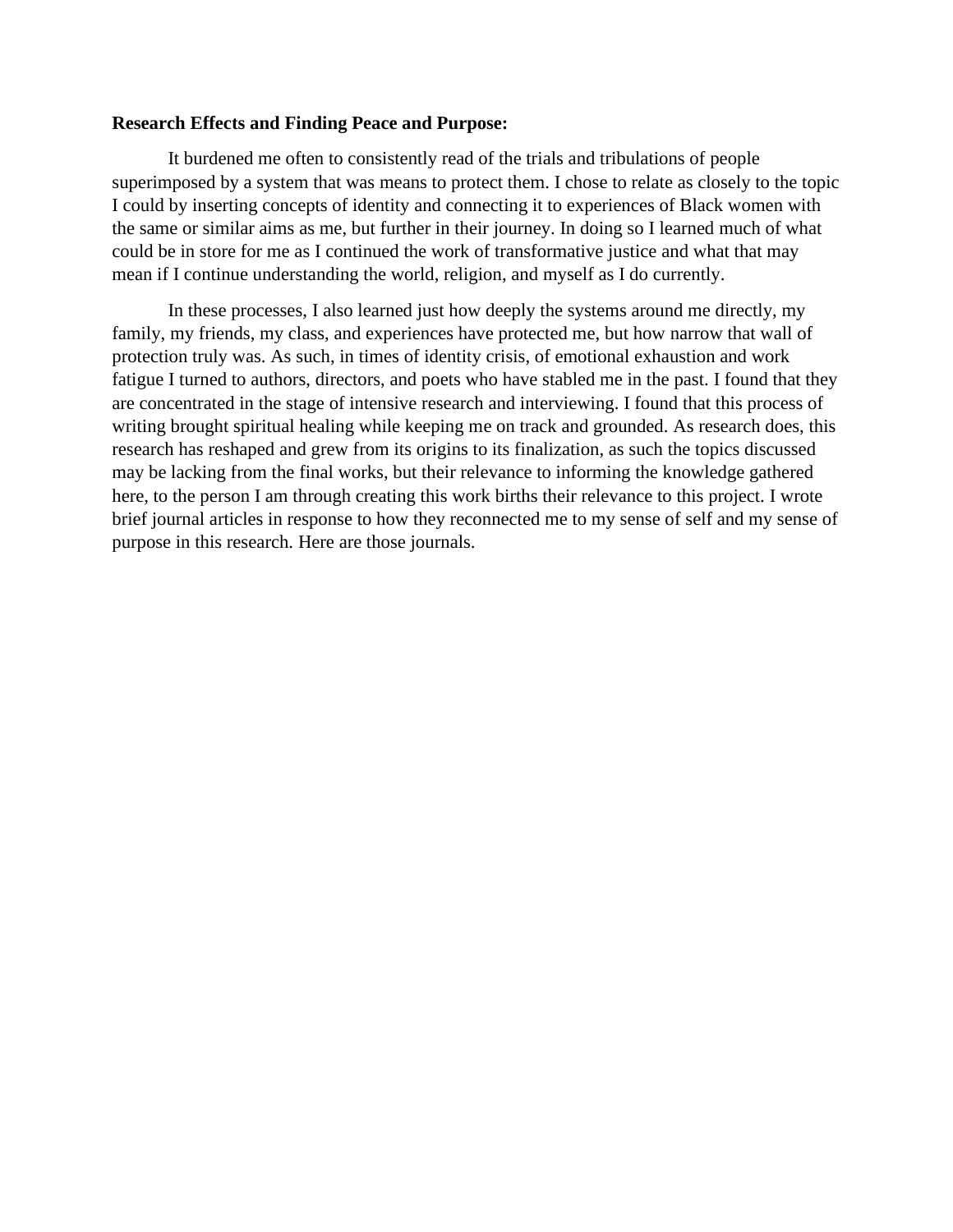# **Researcher's Journals:**

Why I Chose Christianity and Buddhism as topics for Religion Monday, March 1, 2021 3:24 PM

I was intrigued by bell hooks idea of surrounding love between co-existing of religion. I wanted to understand what Buddhist practices had to offer as a way to understand Christian ideologies. Using both the bible and renditions of the

This isn't the type of academic project that needs to follow a specific framework or be narrowed by the limitations of academic information gathering tactics. It is instead and soulful and spiritual journey guided by academic writers, abolitionists, and leaders- religious or otherwise. This text embraces the concepts of spiritual growth as they occur within and beyond the written and explained worlds because it recognizes that these books, we read have bindings and therefore must have bindings on how much it can train our understanding, behavior and reasoning. I suppose you could say that I have unorthodox beliefs about the reality of the concepts taught during my bible Sunday lessons. I plan to explore all the ways that I might have missed a calling from the world by focusing too closely or too far away from a particular topic. I will discuss this as a vice and this project acts as a documentation of the journey of finding authentic experiences of spiritual guidance in all the messy, inappropriate, confusing, and unanswerable way that is an average 20-something year old Black women aging and learning in the abyss (The future) of the world lived by Lauren Olymina- of the truth of Octavia Butler's predicted post-apocalyptical reality. I will utilize this and other novels such as Other Text written by Octavia Butler, Nicki Giovanni, The Alchemist, other writings by Paulo Coehlo as an important text on my spiritual guidance in understanding how Black Women, who I view like me saw, their futures in the 2020s or other concepts of the future.

The Alchemist Influence Wednesday, March 17, 2021 3:59 PM

A personal spiritual journey. A text reread every year. How does this research connect topic act as a journey towards the Alchemist's concept of a 'Personal Legions.' How do I understand my role in prison abolition work? How has it changed over the course of the project? What are my next steps and goals?

Octavia Butler Influence Wednesday, March 17, 2021 3:59 PM

Understanding temporality as it related to human interaction with its institutions (in this case the prison industry). How has American past influenced the modern prison system? How does the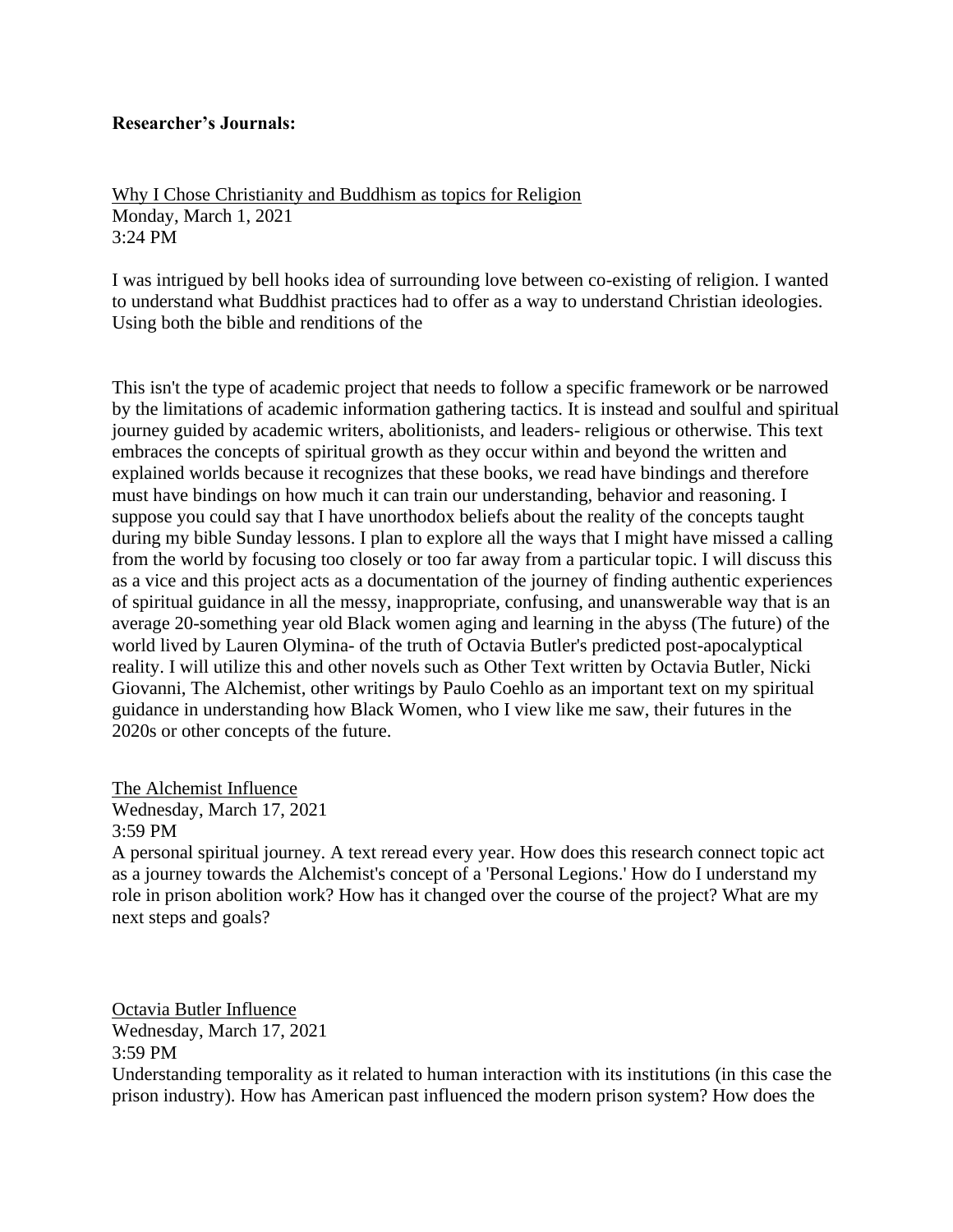modern activism against the prison system influence how the future of punishment is determined? What do these temporalities mean for imprisoned identities (blacks, women, LGBT and Trans, the disabled, etc.)?

Placing ideas influenced by Octavia Butler in Conversation with *Prison by Any Other Name* to take a critical analysis of how abolition efforts impact change in the prison industry.

Black Women go beyond to protect their own, their family, their property, and their peace and rights. This extends beyond the rights of the law and has persisted the case for centuries in America. This research intends to examine the length of Black Women's protection of their own, both within and outside the constructs of American law and politics. The researcher looks to understand why women committee crimes, what women do to aid women before, in, and after prison, and the health of women in and out of prison through non-contact communication (community burn-out systems, and letter and mailing, and community grassroots organizing). Within the realm of health, this research assessed the well-being of women's spirits, moral, motivation, and religious faith. We will explore the mental and social entities that plague Black Women's well-being.

I Am Legend & The Alchemist

Wednesday, March 31, 2021 12:34 AM Notes from Religious Adjacent Texts/Films/Movies/Ideas: A personal Legend. I am legend. The butterfly effect.

Honestly, it is the most terrifying thing in the world to recon with The Reality instead of what we find that would reality should be. We shape reality, reality shapes us, but we cannot contort or force reality to be more than what it is and what is must be. To act against this is often necessary for our survival, and God knows and plans for this. It would not be reality if He did not. However, to remain opposition of It is a pathway to insanity, damnation, revenge, and suicide that we deny ourselves the quiet guidance of God. We become the devils and villains of stories- both ours and others- in opposition to God. But Where do we find God, how do we listen to him and in what capacity to we know who God is, know his voice. How do we trust we can follow it? God anticipates these questions in answers forms. God sees us as we are created our inherent curiosity, and our inherent confusion. We hear Him as he exists in places beyond 'himself,' for there is not selfhood of God. We often find him in music, because to inject music and love is to cure hatred-the antithesis of God. We often find Him in moments of hope she share with our children, for they have had the most recent connection with God in the Great Before. Their souls are recently new and have communed with God more closely with less 'maturity' they are our Jesus. In maturity I find we must extort ourselves, contort ourselves to devils for survival. God sees us. He forgives us, for in defeating Ones enemy, One must understand one's enemy, and in doing so One also loves One's enemy. That is the nature of charity. We often find Him in signs of the world and in communion with the world in the language of the world. The nature of all things exists in harmony with God and as living creatures we must be still to notice the movement of the world as it tells us that the fork in the road Is not an impasse, but a space where our passions and our desires meet our reckoning with the harshest modes of reality, we see and know truth, love. God Exists in the space between hoping for a change, and patiently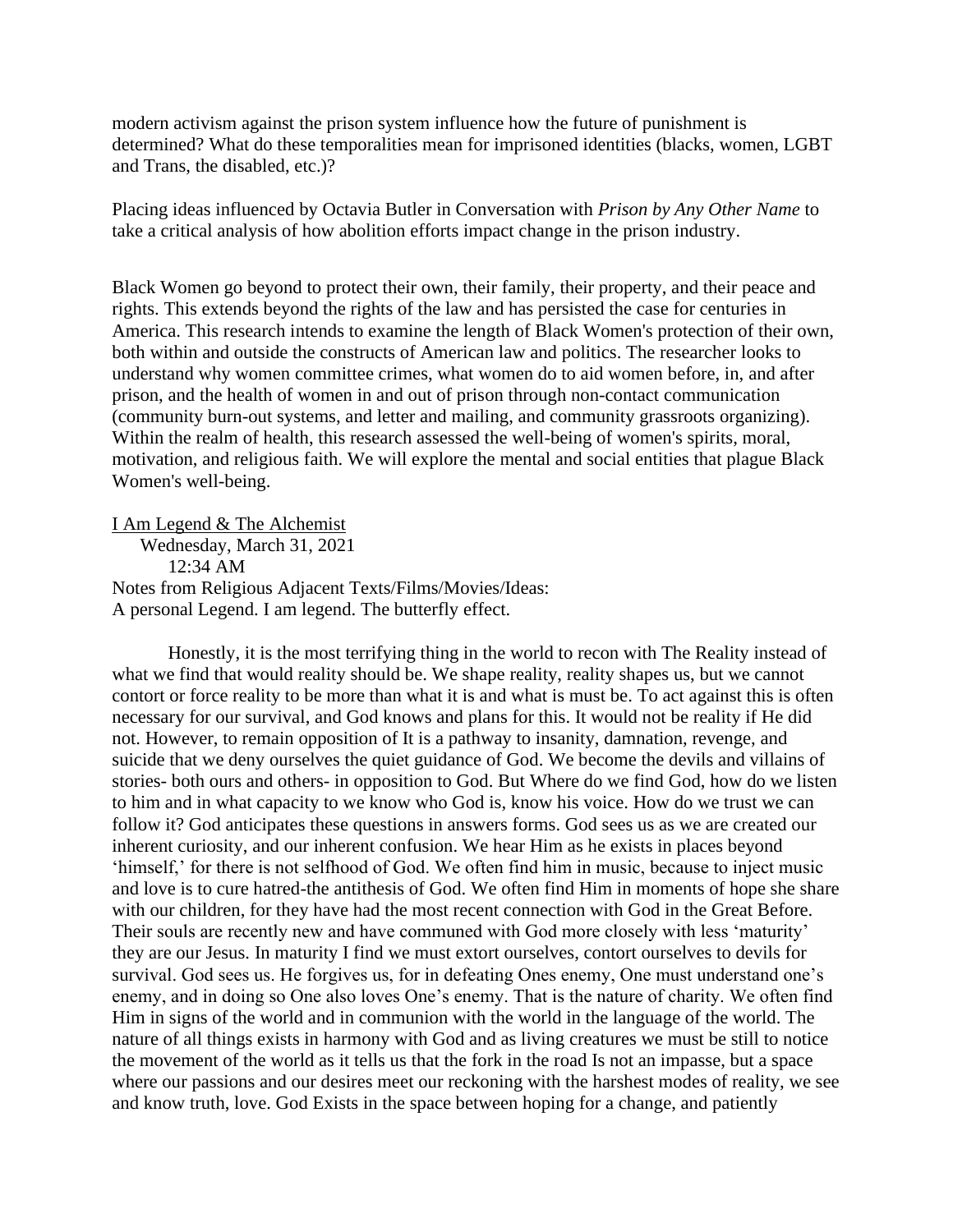expecting it to arrive. We enact love in public and we create justice. The alchemist learned this not by seeking to become an alchemist, but by seeking to follow a dream whispered to him by God. Dr. Robert Neville becomes a savior only when he stops seeking to become a savior, and instead becoming a protector. That is the butterfly effect.

The Alchemist inspires that ideology that finding God requires one to explore the worlds rather than to limit yourself to a book. God is an experience and a being that exists around, through and with us as we go through life. Throughout the year I find that I am more grateful for my Christian upbringing both in its discipline and in is leniency. It is the combination of structure and lacks that I am open to explore religion in areas that one would not typically think to search for God. In doing so I am able to consider all the ways that God exists even in experiences outside of my own. In areas of social justice this is imperative because there are some experiences that I am adjacent to but have not personally experiences, and circumstances that I could not fathom going through and can only exist and listen to understand.

Be a Blessing Monday, April 12, 2021 9:03 PM ! A Class Review Video for Mod 2. Prison Theocracy [Dr. Maya Angelou: "Be a Rainbow in Someone Else's Cloud" | Oprah's Master Class | OWN](https://www.youtube.com/watch?v=0nYXFletWH4&t=112s)



"What does it mean to be a rainbow in another's cloud"

Judge not the way I learn, nor the knowledge I have, but the bravery in my heart to face the things that frighten me.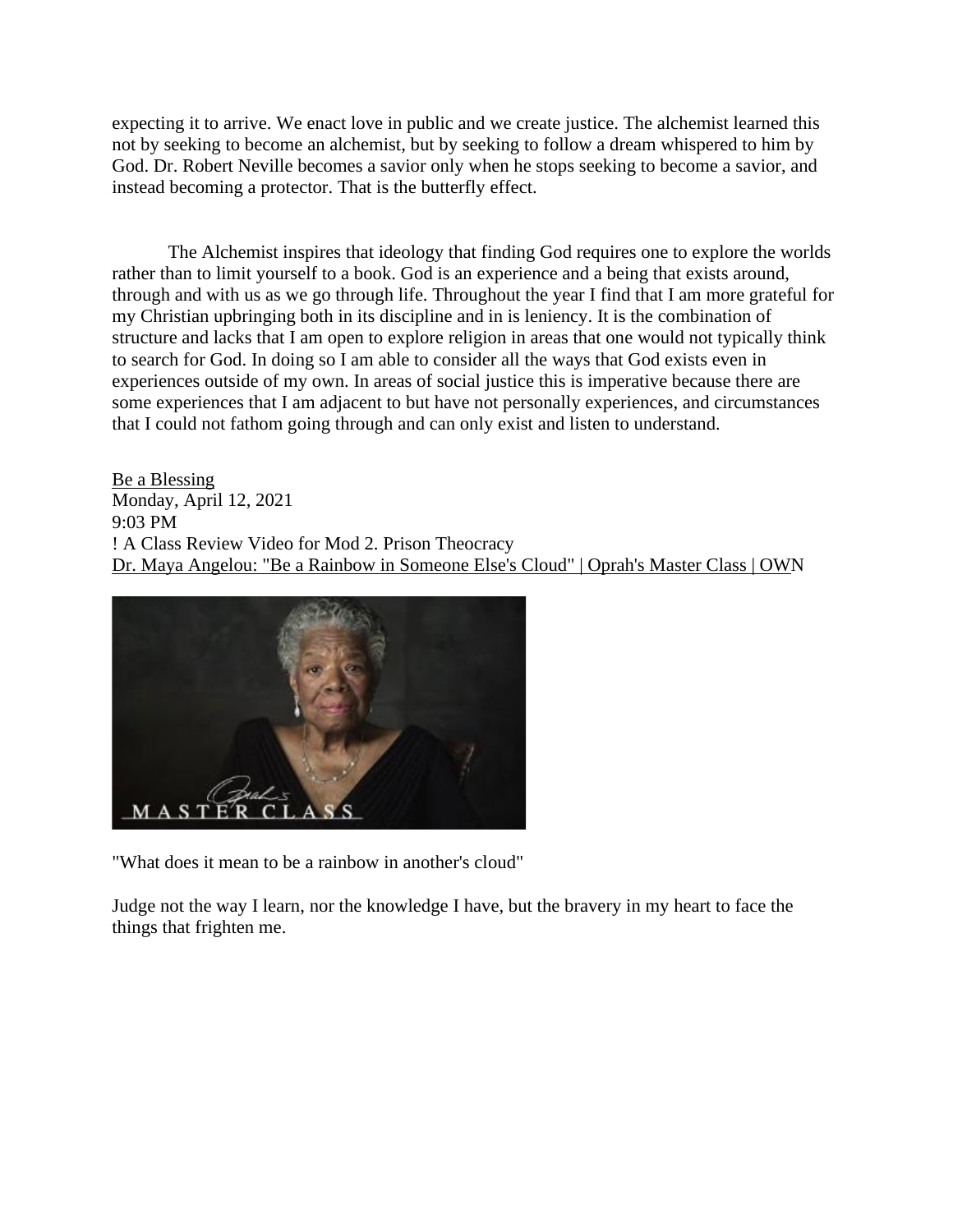# **Bibliography**

Alexander, M. (2010) The new Jim Crow: Mass incarceration in the age of colorblindness. *New York: New Press.* Ohio St. J Crim. L.

(2021) *Cripping Abolition.* The Abolition and Disability Justice Coalition. [Cripping Abolition –](https://abolitionanddisabilityjustice.com/opening/) [The Abolition and Disability Justice Coalition](https://abolitionanddisabilityjustice.com/opening/)

Chesney-Lind, M. (1997). *The Female Offender; Girls Women, and Crime.* Sage Publications.

This book would not be helpful as a course read, but it is informative on the nature of women's crimes in the US and keeps qualitative information on women's crimes in the 1990's. This book is a great reference in answering the question about the experience of women behind bars. Notably, this book draws conclusions that the nature of women's' crimes are often non-violent theft and possibly in the name of survival of either the social or economic state of the country. These findings are supported in other works. Most notable is the graph on page 102 and the subsequent descriptions highlighting causes of crime and how crimes of this nature are handled in policy at the time.

Davis, A. Y. (2011). *Are Prisons Obsolete?* 'The Prison Industrial Complex'*,* Seven Stories Press.

Dubler, J. & Lloyd, V. W. (2020). *Break Every Yoke: Religion, Justice, And the Abolition of Prisons*. Oxford University Press.

This is a book I would mostly be using for my course in Religion and the Prison Abolitionist Movement. This book gives a deep history of the religious involvement in creating the prison system as it is understood now in the first two chapters. These details include the ways Quaker efforts for reform from capital punishment helped create our understanding of prisons and solitary confinement. I would use these chapters to ask students to question the nature of reform and to compare its intentionality to its results. The following chapters continue to highlight political involvement beginning with a chronological history of American Presidents, their political ideology, their religious affiliation and how it effects policy related to prisoners. This will be an excellent book to pair with some more questioning themes in Prison By Any Other Name.

Griffith, A. (2020). *God's Law and Order*. Harvard University Press.

Gross, K. N. (2006). *Colored Amazons: Crime, Violence, and Black Women in the City of Brotherly Love.* Duke University Press Book.

This is a book I would like to use for my course in Religion and the Prison Abolition Movement. The book gives an amazing history of the women who committed crimes in Philadelphia between 1880 and 1910. It gives an informative insight on the experiences of these women, why the committed the crimes they did, and how audiences were told (by print media or otherwise) to perceive their crimes. All of these are central to the final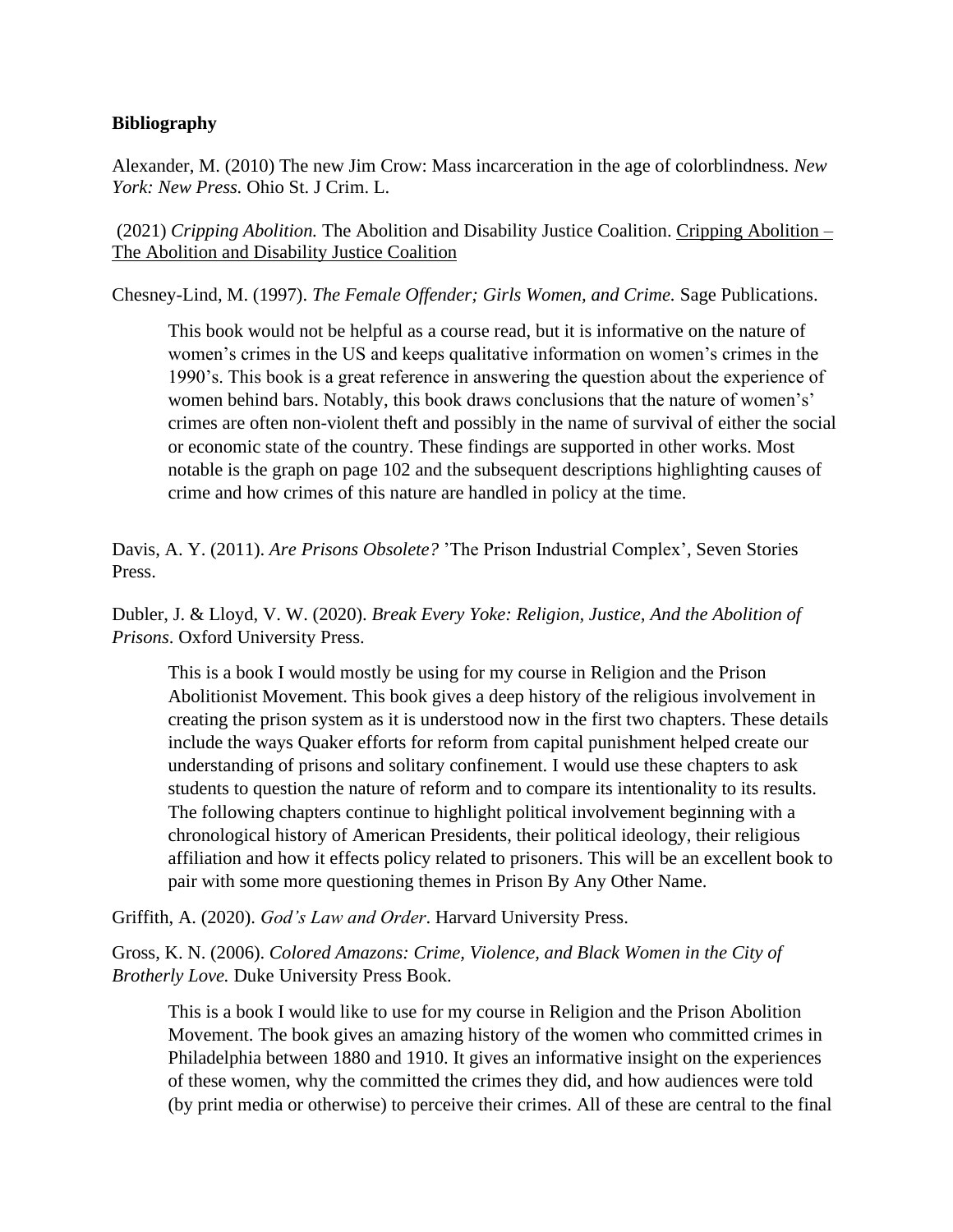portion of my research questions, exploring the female prisoner and most especially the actions that draw them to and the nature of their crimes. Because the book explores history in Philadelphia, it will be a great book to inform a local site and potentially be a site for field visits.

Kaba, M. (2020) *Yes, We mean literally abolish the police: Because reform won't happen.* New York Times. doi: [Opinion | Yes, We Mean Literally Abolish the Police -](https://www.nytimes.com/2020/06/12/opinion/sunday/floyd-abolish-defund-police.html) The New York Times [\(nytimes.com\)](https://www.nytimes.com/2020/06/12/opinion/sunday/floyd-abolish-defund-police.html)

Hill, M. L. (2020). *Coffee & Books.* 'Marc and Mariame Kaba discuss Mariame's book: We Do This 'Til We Free Us: Abolitionist Organizing and Transforming Justice:'

Karanikolas, A. (2020). Liat Ben-Moshe, Decarcerating disability: Deinstitutionalization and prison abolition. [doi.10.1177/0004865820973404.](https://doi.org/10.1177%2F0004865820973404)

Ritchie, A. (2017). *Invisible no more: Police violence against Black Women and Women of color.* Becon Press.

Schenwar, M. & Law, V. (2020). *Prison By Any Other Name: The Harmful Consequences of Popular Reforms.* The New Press.

This book will, in part, be used as a central conceptual placeholder for the course. This books purpose is to inform the audiences of the ways reform is not a straightforward path by highlighting the ways in which reform has failed or made worse the problems the movement sought to assist. The authors hoped to guide future reformists' insight and movement by asking them to assess the consequences of reforms. It asks audiences to think critically before rallying behind a cause. This mindset of open-eyed critique is a quality I would like my students to build while in this course. I expect that this book will inform some ways that they can become more critical thinkers. I will likely have a presentation assignment that asks them to critique a

Selman, K. J. (2020) Beyond Survival: Strategies and stories from the transformative justice movement: edited by Ejeris Dixon and Leah Lakshmi Piepezna-Samarasinha, (Chico, CA) AK Press.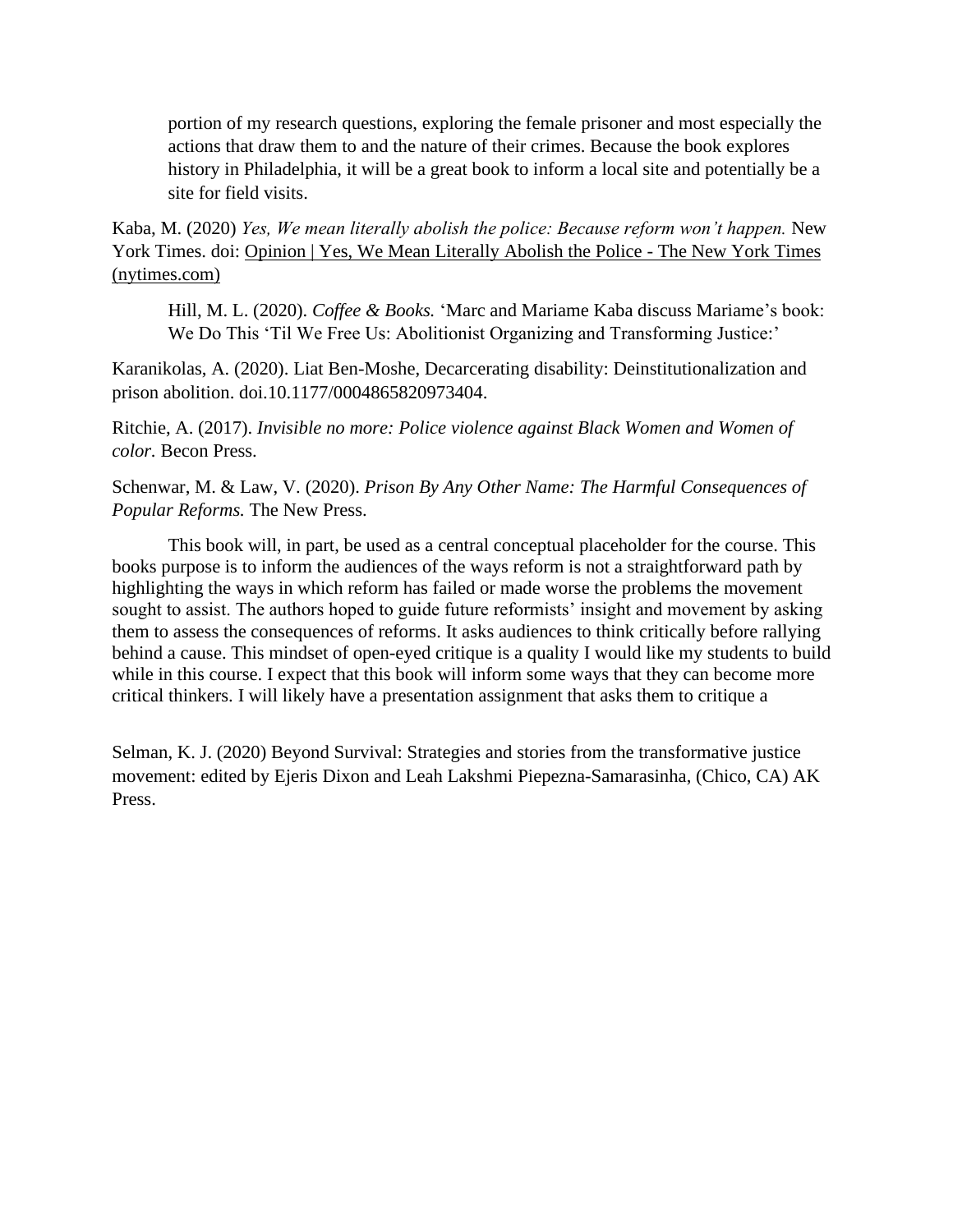Appendix A – Interview consent form



# **Prison Theocracy:**

Examining religion's role in forming, reforming, and abolishing the American prison System

#### **Consent Form**

You are invited to participate in a research study because you are leader in the efforts for prison reform or prison abolition. Before signing this form, please ask any questions you have.

#### **What is this study about?**

This study honors the role that religious leaders and religious based academics play in a movement towards prison freedom. The study hopes to gather information on how religion at large impacts the formation, reformation, and abolition of the American prison system.

## **What will I do in this study?**

After you agree to participate, you should sign this form. Then you will fill out a demographic form, with your age, gender, and role, be that a scholar or religious leader. You will also schedule a time best suitable to conduct an interview about your involvement in the prison reformation movement.

## **Are there alternatives to participating in this study?**

*No*

## **What are the risks and benefits of completing this study?**

Potential risks to the study only include the risk of everyday life but may extend to include psychosocial harm in conversing on experiences of incarceration, loss, death by incarceration, death by death row, and other forms of loss related to incarceration and other experiences in working with inmates.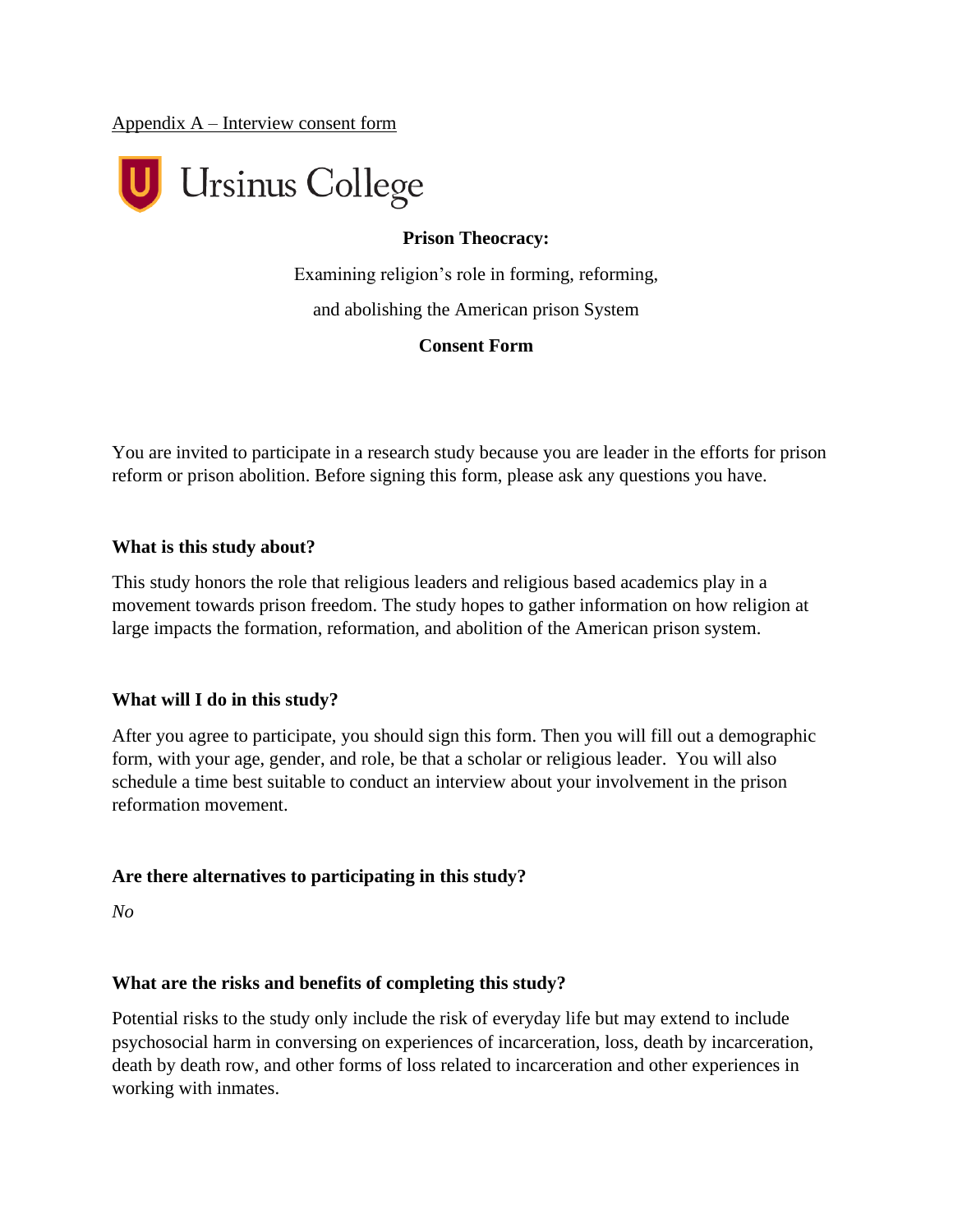# **Will I be compensated for completing this study?**

There is no direct compensation for participating in this study.

# **Are there any potential costs for participating in this study?**

There are no known potential costs for participating in this study, beyond a dedication of your time.

# **Is participating in this study voluntary?**

This study is voluntary. You can choose not to participate in the entire study. Similarly, you can choose not to complete parts of the study. Your decision to not participate will not affect your current or future relations with the research team.

# **Are my responses confidential?**

Your responses will remain private. You will not be identified in any presentation or publication of the results of this study. Your responses will be kept on a password-protected computer or locked file-cabinet.

# **Will my clinically relevant results be made available to me?**

No clinical results are being measured in this study.

# **Could my data be used for future research studies?** *(NOTE: select one of the statements to include)*

Identifiers may be removed and your data may then be used in future studies.

OR

Any data collected will not be used for future research studies.

# **Is this study a registered clinical trial? [\(https://www.clinicaltrials.gov/\)](https://www.clinicaltrials.gov/)** *(NOTE: select one of the statements to include)*

This study is not a registered clinical trial.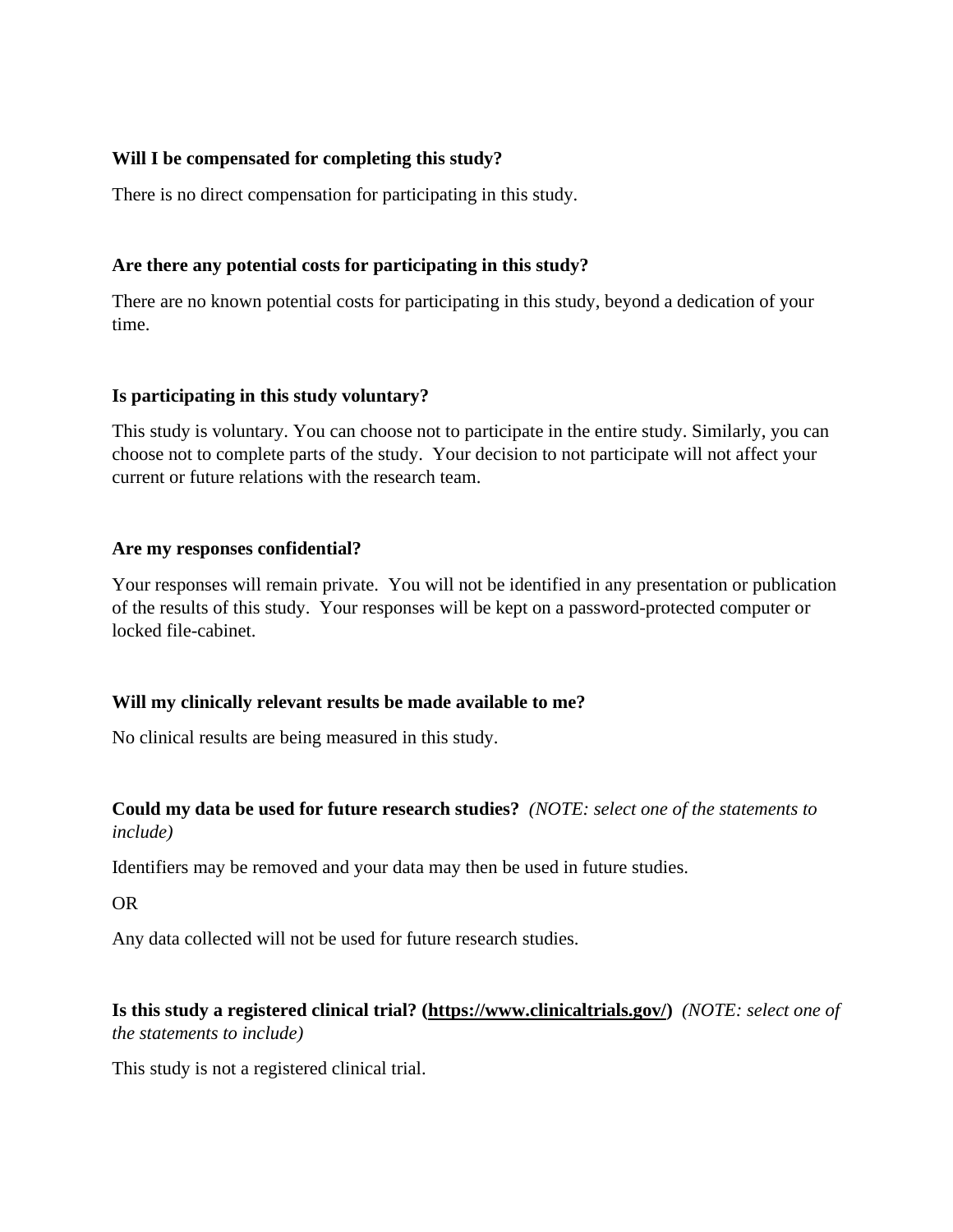# **Who do I contact if I have questions?**

Taleah Gainey is the researcher conducting this study. If you have any questions about the details of this study, please contact by email at [athgainey@gmail.com](mailto:athgainey@gmail.comu) or by phone at (215) 796- 8802. If you have any questions about your rights as a subject in this study, please contact the Ursinus College Institutional Review Board by email at [irbadmin@ursinus.edu](mailto:irbadmin@ursinus.edu) or by phone at (610) 409-3740.

You will receive a copy of this form to keep for your records.

**Statement of Consent:** I have read the above information, and have received answers to any questions I asked. I consent to participate in the study.

Signature \_\_\_\_\_\_\_\_\_\_\_\_\_\_\_\_\_\_\_\_\_\_\_\_\_\_\_\_\_\_\_\_ Date \_\_\_\_\_\_\_\_\_\_\_\_\_\_\_\_\_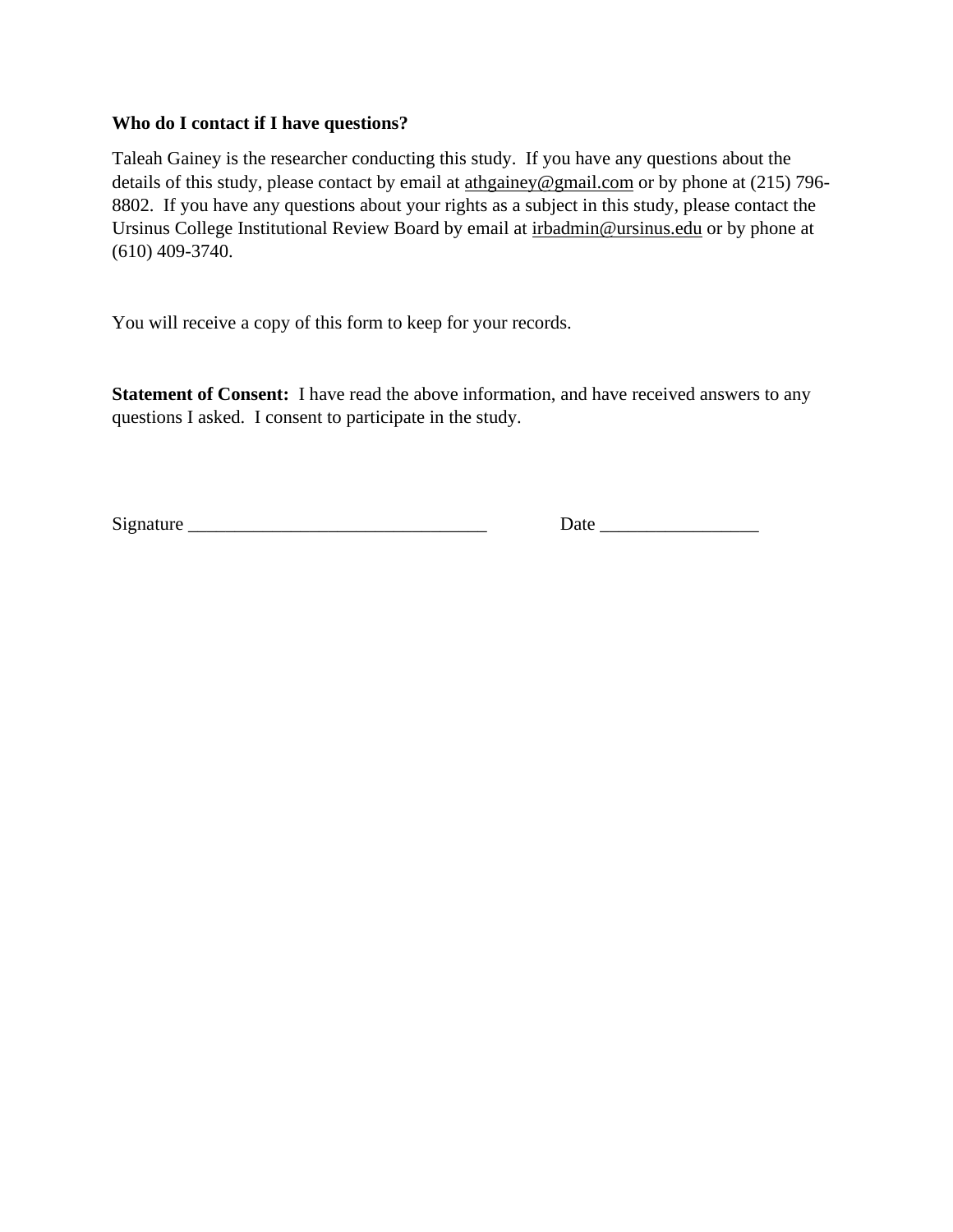Appendix B – Recruitment Messages

#### **Introduction Email:**

Good Afternoon,

My name is Taleah Gainey I am a current research fellow of Ursinus College investigating the role of activist, authors, leaders, and religious people in the wake of the Prison Abolition Movement. I am particularly interested in the efforts of female leaders in this front, though the research project is all inclusive. For the sake of brevity, I attached to the email a detailed description of the project and its goals for your reference. I hope this will give more clear information than I am able to provide in an email, but if you have any questions, I am available to discuss the research content further. I came across the works of the (XXX) in my research and in connection with (XXX). I was hoping to have a chance to speak with (XXX) or anyone who is able and knowledgeable on the mechanism of the organization. If you are interest, I would hope to have the opportunity to interview you on your work with (XXX). Feel free to contact me back at this email or by phone at (215)796-8802.

Best Wishes,

Taleah Gainey

## **Follow Up Email:**

Good Afternoon,

I am sending along a follow-up email to the letter I sent last week. To briefly reiterate I am creating a project in prison abolition and the role of various identities in activism, policy, and programing in the wake of the Prison Abolition Movement. I was interested in interviewing with you to learn more about the programming (XXX) If you are available, please feel free to contact me via email; [athgainey@gmail.com](mailto:athgainey@gmail.com) or phone (215) 796-8802.

Best Wishes,

Taleah Gainey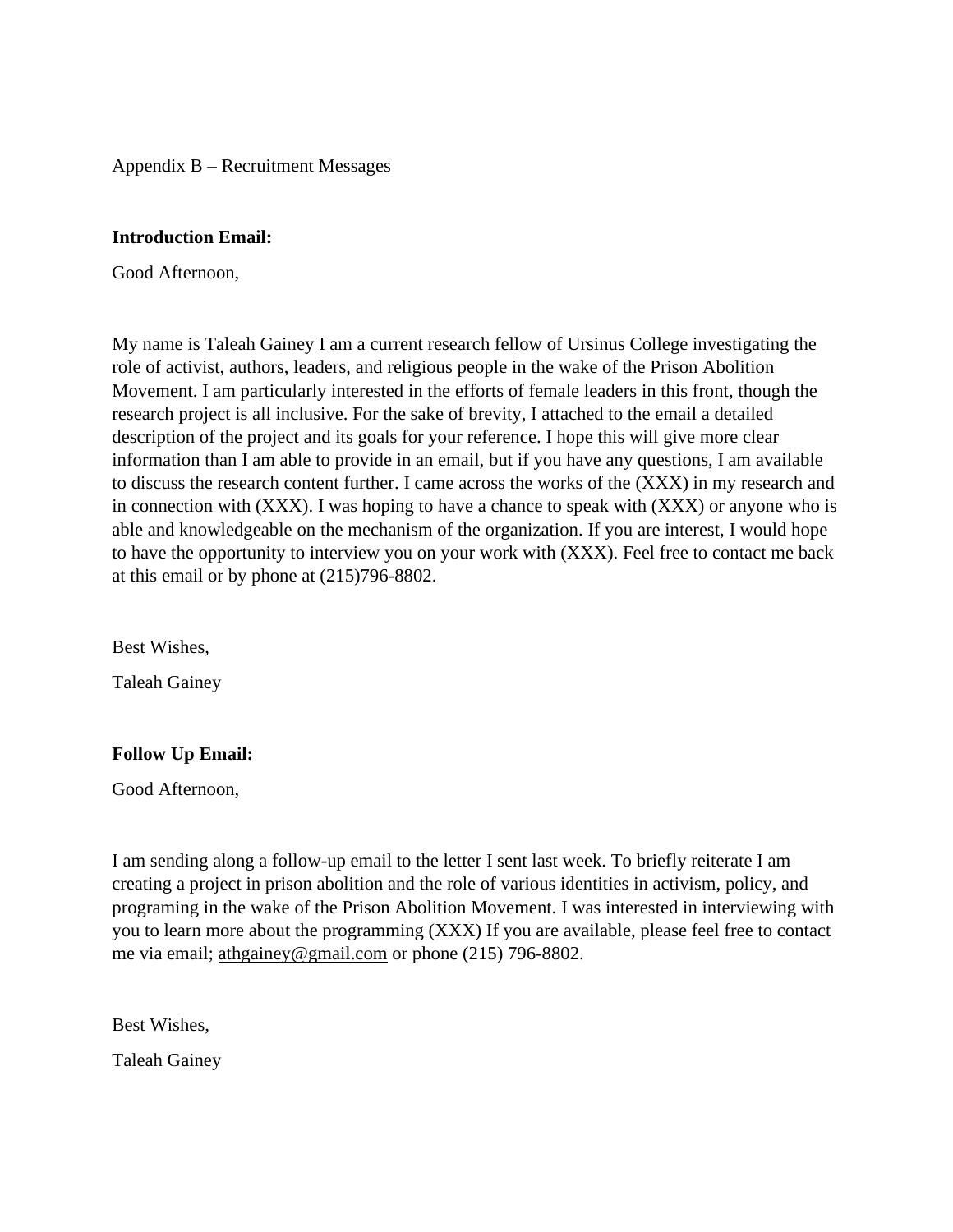Appendix C: Sample Interview Questions

# **Interview Questions:**

- 1. What is the name and mission of your organization?
- 2. How long has your organization existed?
- 3. Who does your organization hope to assist?
- 4. In what way do you hope participants leave your program?
- 5. How many participants does your program see on a monthly basis?
- 6. Do you find religion to offer a unique support to your participants? How?
- 7. What is your organization's affiliation l related to prison reform or abolition?
- 8. In the movement for reform/ abolition, how does your organization take steps toward that goal?
- 9. How are your organizations goals motivated by the affiliated religion?
- 10. What are the motivating factors that drive the organization to its mission?
- 11. In your book (XXX), you discuss (XXX) about prison reform and/or abolition. Can you discuss this with us further? \*
- 12. In your book (XXX), you tell your audience (XXX), what action would you suggest for those wishing to participate in the prison reform movement.
- 13. In your experiences in the American prison in (XXX) capacity, what are the experiences of inmates in religious practices?
	- a. Following, what limits are there to the access of religious involvement for inmates?
- 14. What does religious experiences provide for inmates? To What extent are these experiences genuine or a selfish desire to lessen sentencing?
- 15. As a woman in this movement, how are your efforts unique to the experiences in assisting inmates, female or otherwise.
	- a. In regard to female inmates, how are their experiences unique to those of their male counterparts.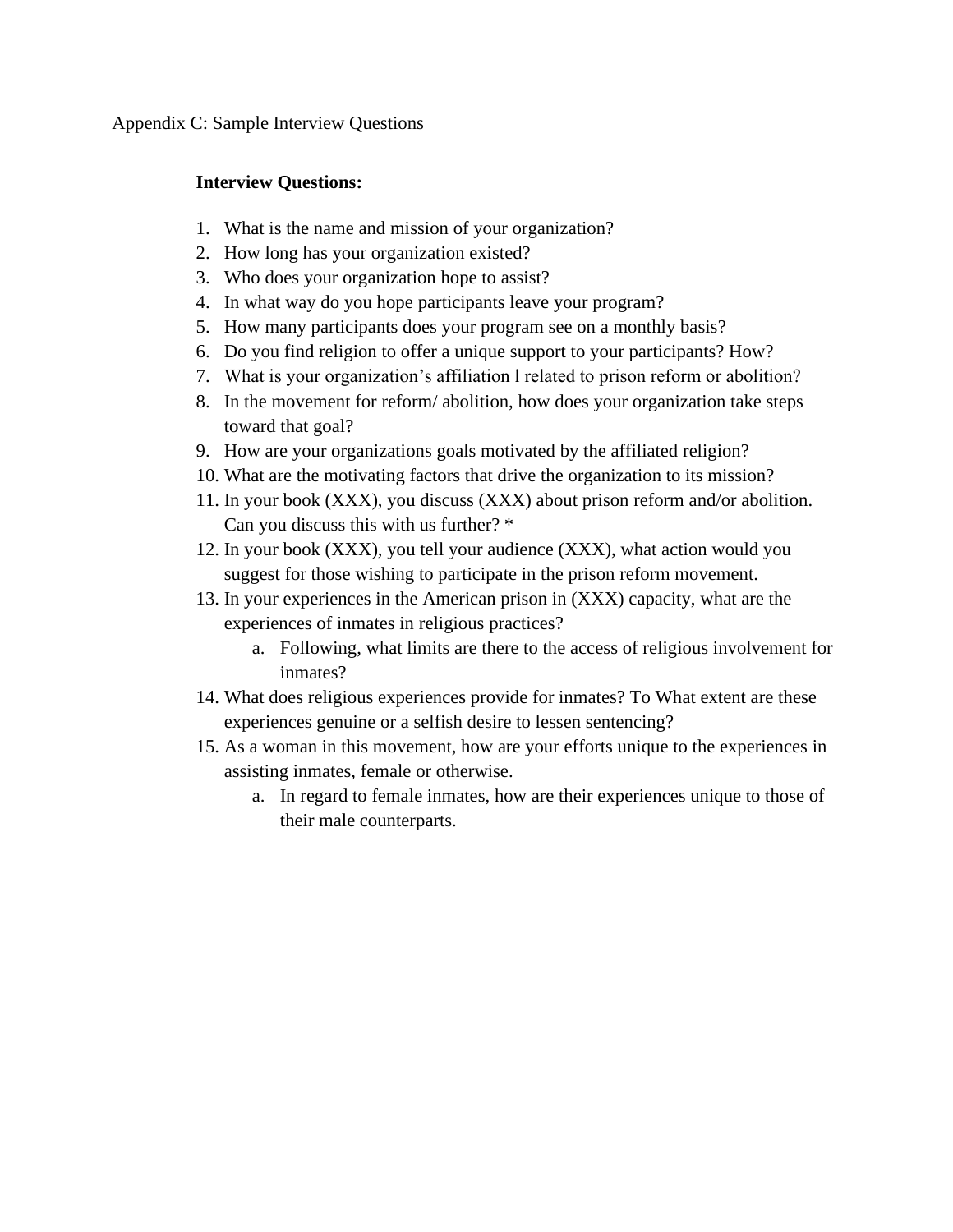Appendix D - Course Syllabus

# **IDS- 000 Prison Theocracy**

Instructor: Professor Athena Gainey

Course Location: Olin 201

Course Overview: This course emerges students in the experiences of prison abolitionist and the experiences of imprisoned people to understand the role religion plays in forming, reforming, and abolishing the prison industrial complex in America. Students will engage various forms of resources; film, television, novels, spoken interviews and more to get a holistic grasp of how Mass incarceration affects American society and the actions taken to abolish the injustices of the system.

This course takes a theological approach to understanding abolition experiences while engaging with spirituality as it related to personal growth for those imprisoned and beyond.

# Agenda and Assignments:

# **I. Key Terms and Concepts:**

9/2 Mass incarceration- as defined by M. Alexander in *The New Jim Crow*

Assignment: Choose one of three articles to review key concepts for the semester **&** review article on Mariam Kaba for class review tomorrow **&**  Vote for this month's Movie

9/9 Chronology of the American Prison system & Abolitionism

Assignment: Complete public evaluation survey and watch the first Episode of *Orange is the New Black* to answer film review questions

9/13 \*Redrawing Democracy event 7PM

9/ 16 Impacts on Prison Policy: Problem areas of the prison system: policy creation, analysis, and citizen repeal

## Assignment:

- 1. Complete Pen Pal Sign-Up Sheet
- 2. Listen to the full podcast from today's class review

\*Friday Field trip to Eastern State Penitentiary\*

9/23 **!** Religion and Abolition: What is the role that religious institutions have in modern understanding of the American prison system? What are the objectives of religious Abolitionists?

9/30 Begin September Film: Voted on…. []

**II. Prison Theocracy:** intersectionality of religion and the prison industrial complex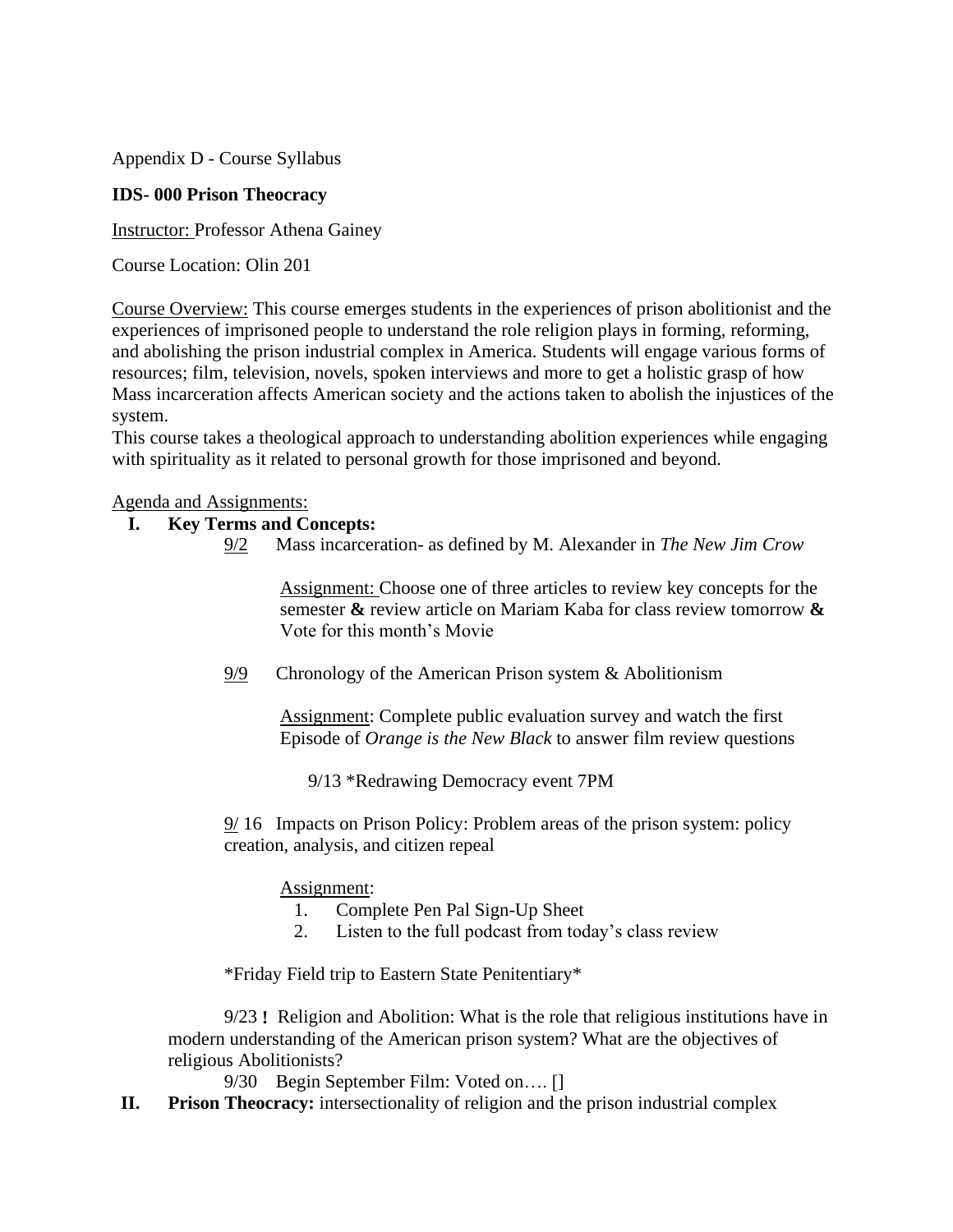10/7 **!** Reiterating the history of religious institutions in creating the modern understanding of the prison abolition movement

Assignment: Review interviews with today's authors and consider review questions. Write a one-page review on the answers.

#### Fall Break

Abolitionist Actions: programs and community involvement created by religious leaders

10/21 Globalization: Religion as a practice VS. Religion as an Institution

Assignment: Choose two countries to review and complete global comparison assignment

10/28 **!** What is Prison Theocracy and how do abolition programs create pathways for justice?

> Assignment: Review PA Programs mission plans and write a review on how they create a buffer for the effects of prison industrial complex and mass incarceration

III. **Carceral Identity:** Who are the most vulnerable communities affected by the injustice of mass incarceration

11/4 Imprisoned by Race: Black and Native American Arrests

Assignment: Review articles and two of the six instances of black resistance and make a bulleted list of your thoughts on the reading questions

11/11 Imprisoned with Disabilities

Assignment: Read chapter 2: Locked down in Treatment in *Prison By Any Other Name* **&** Chapter 4: Policing Disabilities in *Invisible No More: Policing violence against Black women and Women of color*

11/18 Imprisoned by Sexuality and Gender

Assignment: Review concepts in Kimberle Crenshaw Intersectionality **&** Queering Prison Abolition" to write a one-page description about the connections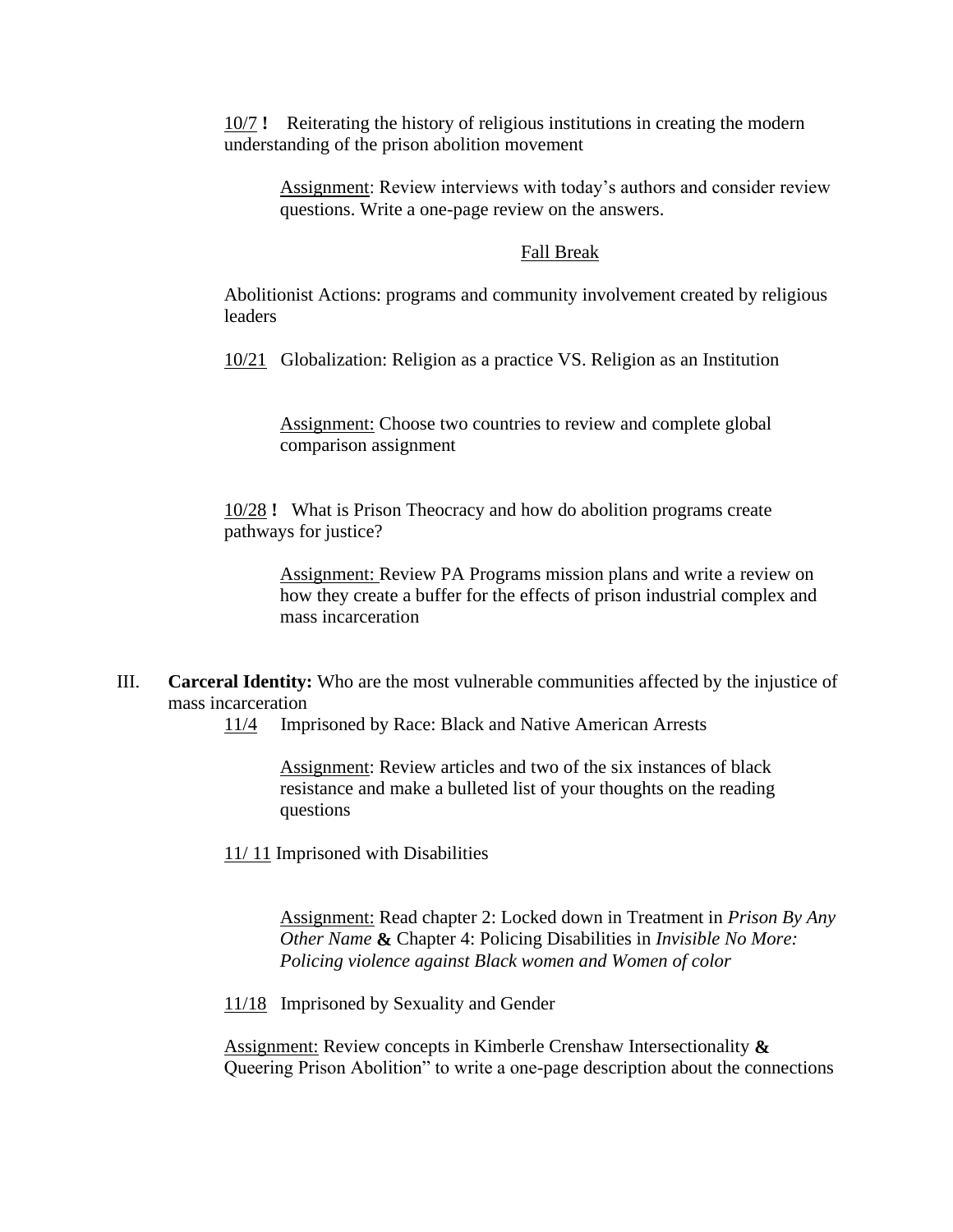of identity and imprisonment. Describe how members of your chosen community could benefit from Crenshaw manifesto

# **IV. Female Criminology:**

12/2 Why Women have committed crime through the ages

. Women's experience in the carceral system

Assignment: Choose one or more of the alternative media sources and write brief answers to the questions answers we discussed in class.

12/9 Female Abolition: Women of/by/for women in the prison justice system Women of the Cloth: Modern religious efforts in the intersectionality of religious work and abolition

Assignment: Turn in any final course work and volunteer logs

# Class Attendance:

This course meets on Thursday at 7PM in Olin 201. In the event of an emergency, I will email students and class will be held virtually. Under which circumstance there is no reason for students to be absent from class.

In the event of an emergency, if you email me within 24 hours, I will permit an excused absence. Any unexcused absence will put students for risk of failing. However, all absences can be made-up to maintain a passing grade by participating in on-campus course related events and other designated events throughout the semester.

# Grades

This course is a 'pass-fail' course and there will be no letter grade assigned for course completion. At the completion of this course your will receive one credit for participation in the class. Participation will be broken up into several parts.

- 1. Participation in Class: All lessons planned are student engaging and thus I expect that all students will participate at least once in class. Lectures are held silently, and I will ask for questions during and following the lecture, however, participation is graded based on participation during discussion sections of class and completion of assignments. All at home assignments are to be completed in less than once hour, so I expect full completion.
- 2. Participation in Events: This class will also include some field research trips to Philadelphia. These trips are intended to help deepen the understanding of the course material and I expect all students to be present for these events. Events held on campus will be offered for extra credit IF a student is on track for failing the course.
- 3. Participation in volunteering: This course offers several opportunities for volunteering in relation to course material- i.e., community engagement, political education, etc. As the name suggests, this is a volunteer opportunity and does not count towards your grade. However, these opportunities will count towards your (IIE) for graduation requirements.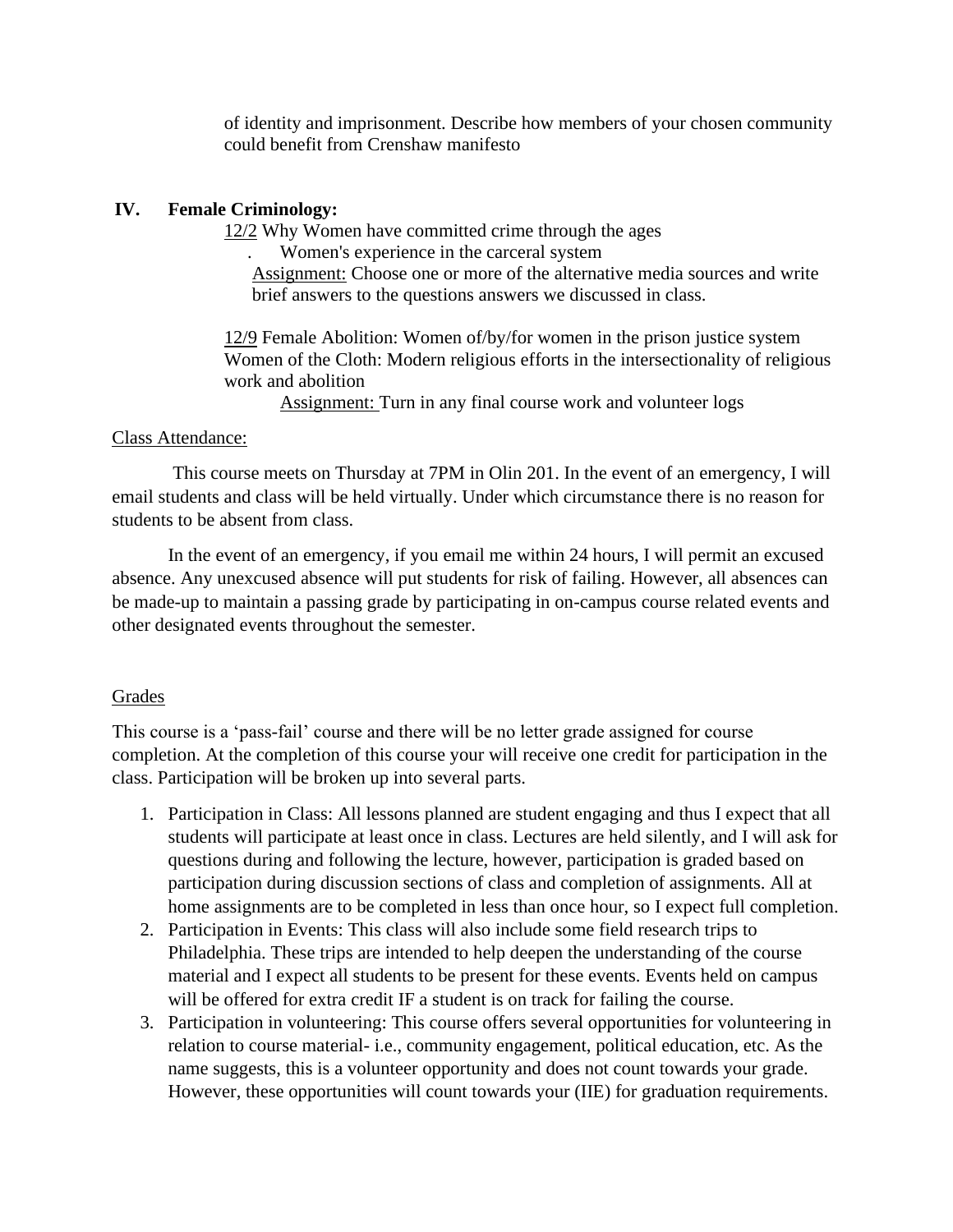They will also be very fun and I hope to see you there! Time spent volunteering will be set up with an activity log

#### ACADEMIC HONESTY/DISHONESTY

Statement on Academic Honesty Ursinus College is a small community that functions by a social contract among students, faculty, administration and alumni. In order for the spirit of community to endure and thrive, this agreement, based upon shared values and responsibilities and a sense of mutual respect, trust and cooperation, must be preserved. Students have an obligation to act ethically concerning academic matters and the faculty has a responsibility to require academic honesty from students and to be vigilant in order to discourage dishonesty. 52 Lying, cheating, stealing, other forms of academic dishonesty, and plagiarism violate this spirit of mutual respect and collaboration and corrode the atmosphere of openness and free inquiry upon which the educational process is based. Such activities are demeaning and potentially damaging to those who undertake them. Moreover, academic dishonesty is damaging to the student body as a whole, in that it cheapens the achievement of other students and subverts the integrity of the institution. Students should be aware that there are many legitimate sources of help available on campus. Resources for supplemental academic assistance include the Ursinus Institute for Student Success, the Center for Writing and Speaking, and Myrin Library. This help is provided for academic assistance and is designed to enhance the learning process rather than circumventing it which occurs in cases of academic dishonesty. The student body, the faculty, and the administration of Ursinus College therefore unanimously condemn academic dishonesty in all its forms and affirm that it is the responsibility of all members of the college community to prevent such activity.

#### STATEMENT ON PLAGIARISM

Plagiarism is the act of taking the words--written or spoken--or the ideas of someone else and presenting them as one's own. Students commit plagiarism if they copy exactly a statement by another and fail to identify the source; take notes from a book, an article or a lecture, express those materials in their own words, and present the result as their work without identifying the source; copy part or all of a paper written by a friend, another student, or a writing service and offer it as their own work; or take material verbatim from a source (even though the source is acknowledged) without identifying it as quoted material by means of quotation marks. Plagiarism is easy to avoid by using common sense and following the advice and direction for acknowledging sources. Such forms and methods are available from instructors and from style sheets provided by departments. In order to avoid unintended plagiarism students should never take notes verbatim or in their own words without using appropriate quotation marks and noting exact sources, including page numbers of the material. It is the policy of Ursinus College to reject and to punish the act of plagiarism. (The above has been adapted from Millward, Handbook for Writers, pp. 354-355.) Definition of Cheating Students are cheating if, for example, they do the following: • Copy answers or use information from a fellow student's paper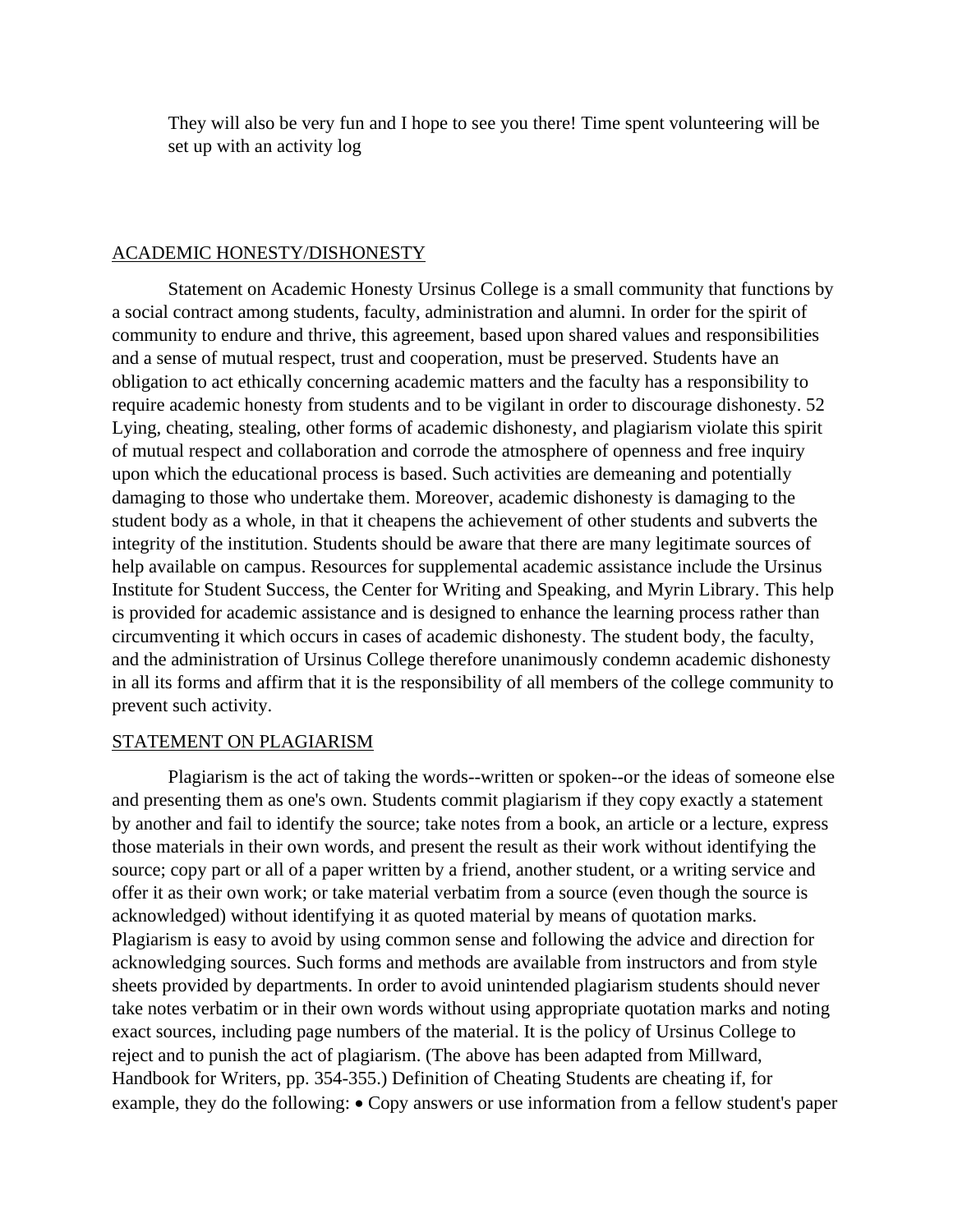during a test, quiz, or examination. • Divulge answers or information, or otherwise give improper aid to another student during a test, quiz, or examination; or accept such aid. • Relay or receive any improperly obtained or confidential information concerning test, quiz, or examination before, during, or after such test. (Example: if they see the test 53 before it is to be given and transmit information concerning its contents or whereabouts to other students.) • Use or refer to any unauthorized notes, books, calculators, or problem-solving aids during a test, quiz, or examination. • Collaborate improperly with another student on an open-book or take-home test, quiz or examination. • As a proctor or student assistant, divulge confidential information or aid any student in an improper manner during a laboratory exercise, test, quiz, or examination. • Commit any act of plagiarism (intentional or unintentional). • Borrow under false pretense, steal, or otherwise improperly obtain lecture or research notes, laboratory data, or any information gathered by another student and present it as their work (examples: term papers; laboratory reports or experimental yields; computer programs or assignments; English composition themes), or knowingly collaborate with another student by making such material available to them, or falsify laboratory data, notes, results or research data of any type in any course and present it as their own work. • Steal or intentionally damage or destroy notes, research data, laboratory projects, library materials, computer software (including the intentional passing of a computer virus) or any other work of another student (or faculty member), out of malice, or for the purpose of sabotaging that person's work and thereby gaining an unfair advantage to themselves. • Knowingly and willingly violate any special rules concerning research procedures, group assignments, or inter-student collaboration which may be established by an instructor in any course. • Submit the same work including oral presentations for different courses without the permission of the instructors involved. Since it is expected that different courses offer different learning experiences, students are depriving themselves of an educational opportunity by submitting the same or similar work for more than one course. Examples include, but are not limited to, submitting a partial or complete paper previously handed into another class, superficially reworking one assignment for submission to another class. • Misrepresent themselves to an instructor or an administrator for the purpose of gaining special favors or extensions for academic work missed. Examples include, but are not limited to, lying about health or the health of a relative, or forging doctor's notes. • Forge signatures on forms, documents or letters pertinent to College business. This may include, but is not limited to, course of study sheets, drop/add forms, or doctor's notes. • Students are an accessory to cheating if they do the following: witness or have direct knowledge of any person involved in the aforementioned forms of cheating and fail to inform an authorized person (faculty member, administrator, proctor, or student assistant); bring unauthorized materials into a testing area and fail to or refuse to remove them when instructed to do so; fail to or refuse to comply with admonitions from a faculty member or authorized proctor to cease any activity which might aid other students in cheating. Penalties may be applied. Procedures for cases of suspected academic honesty violations • Should a faculty member suspect a student of having committed an academic honesty violation of any kind, he/she should confront the student with the evidence. 54 • If the student admits guilt, the faculty member should inform the Dean of the College of the violation and the student's confession. After consultation with the Dean of the College, the faculty member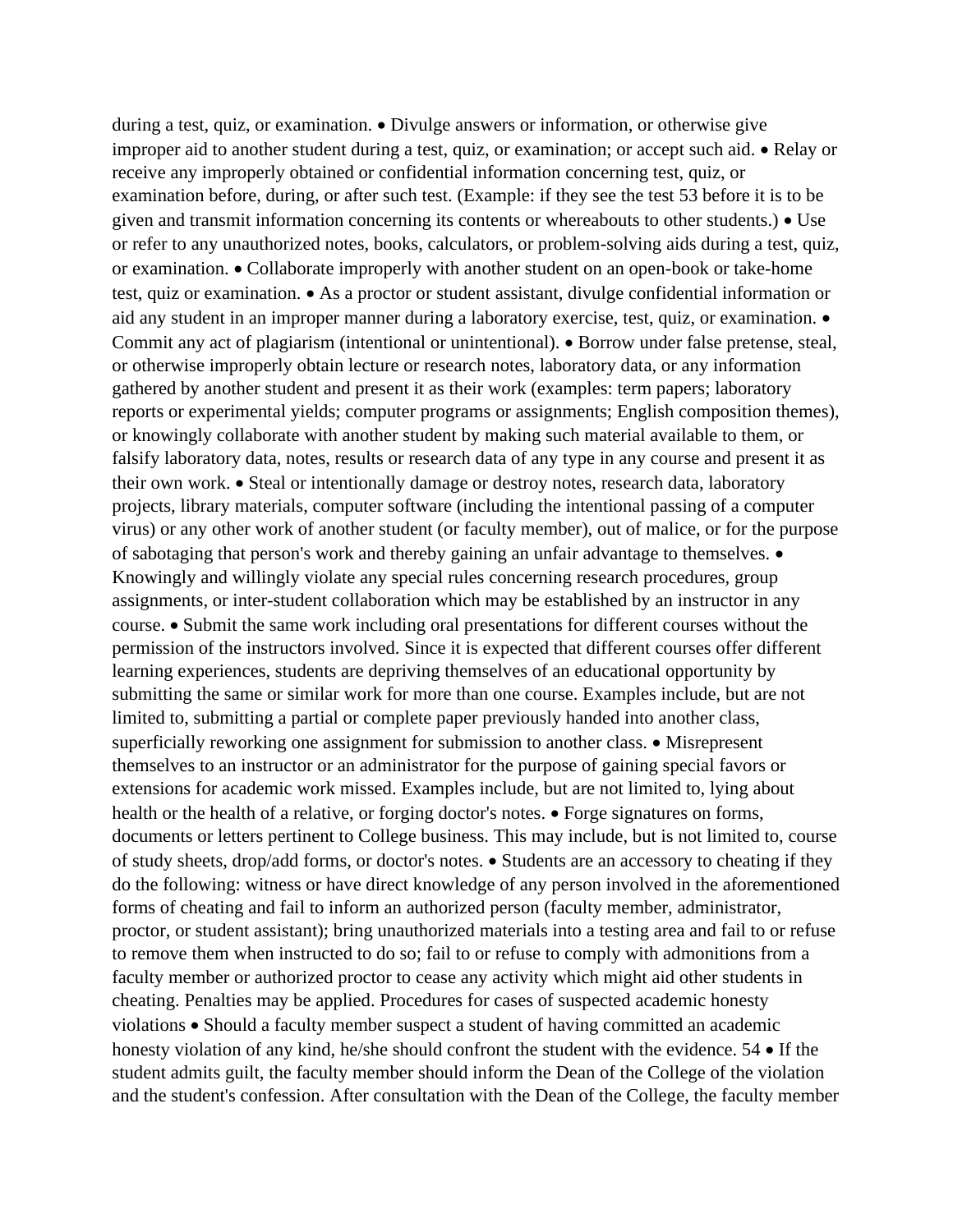will impose a penalty of either a zero (0) on the work in which the student was dishonest or a failure (F) in the course in which the dishonesty took place. If the student has previously been found guilty of a violation of academic honesty of any kind, the Dean of the College will impose additional penalties. o Normally, for a second offense, the student will be suspended, be asked to withdraw from the College, or be permanently dismissed. o If it is a third offense, the student will be permanently dismissed. • If the student maintains innocence, or if the faculty member or the Dean of the College request it, the case will be immediately referred to the Committee on Academic Standards and Discipline. The Subcommittee on Academic Discipline from the Committee on Academic Standards and Discipline will amass evidence and hear testimony regarding the case. This committee will then hear the evidence in the case. The faculty member will present his/her evidence to the committee in the presence of the student and then the student may present his/her defense in the presence of the faculty member. The hearing will be closed, but the student may have a campus friend with him/her during the proceedings. Members of the committee may question any parties involved in the case. • The committee will then deliberate and judge guilt or innocence in the case. • In the event of a verdict of guilty, the faculty member will impose a penalty of either a zero (0) on the work in which the student was dishonest or a failure (F) in the course in which the dishonesty took place. If the student has previously been found guilty of a violation of academic honesty of any kind, the Dean of the College will impose additional penalties. Normally, for a second offense, the student will be suspended, be asked to withdraw from the College, or be permanently dismissed. If it is a third offense, the student will be permanently dismissed. • Decisions of the Committee on Academic Standards and Discipline or the Dean of the College may be appealed to the President. The President's decision is final. Procedures for Record-keeping in Cases of Academic Honesty Violations • The Dean of the College will keep a record of all cases of academic dishonesty reported by individual faculty members and of all cases, regardless of their outcomes, which are adjudicated by the regular three-person committee process. • These records will not be kept in the regular academic files of the students involved, but in a special records section. Accused students may view their records at any time. • Records are to be preserved until such time as students named therein are graduated or leave the College for other reasons. At such time, these records are to be destroyed, unless the individual student has been dismissed for disciplinary reasons relating to academic dishonesty or has withdrawn from the College while the circumstances of a charge of academic dishonesty against the student are still under investigation. If a student voluntarily withdraws from the College after the conclusion of a case involving a charge of academic dishonesty against that student, the record will be expunged.

## ACCOMMODATIONS AND DISABILITIES SERVICES:

Students with a disability who are requesting accommodations must self-identify to the Disability Services offices within the Ursinus Institute for Student Success, provide the appropriate documentation, and complete the accommodation process.

The Director of Disability Services, will review the accommodation requests and documentation, meet with the student and approve reasonable academic accommodations. Disability Services